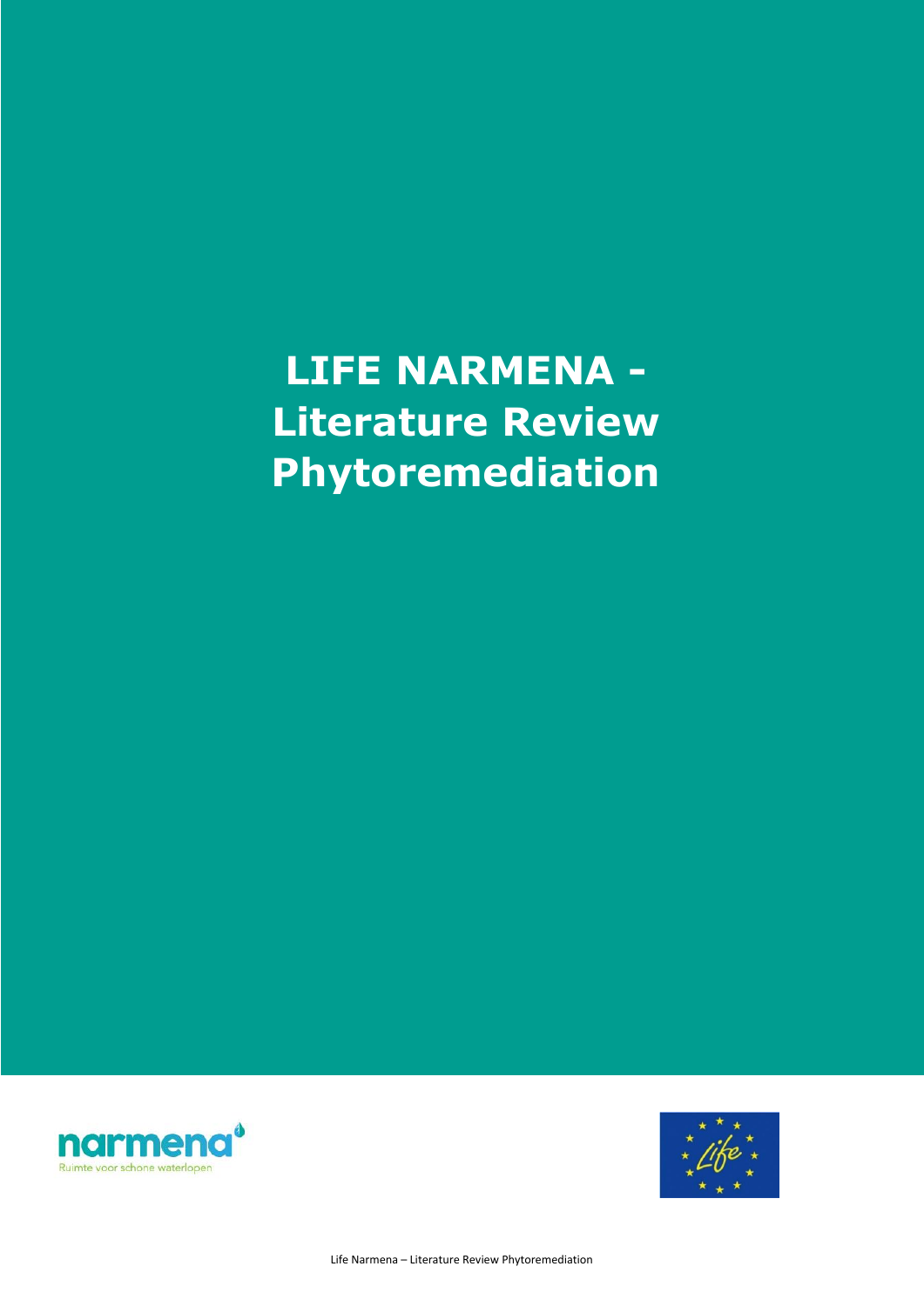# **LIFE NARMENA - LITERATURE REVIEW PHYTOREMEDIATION**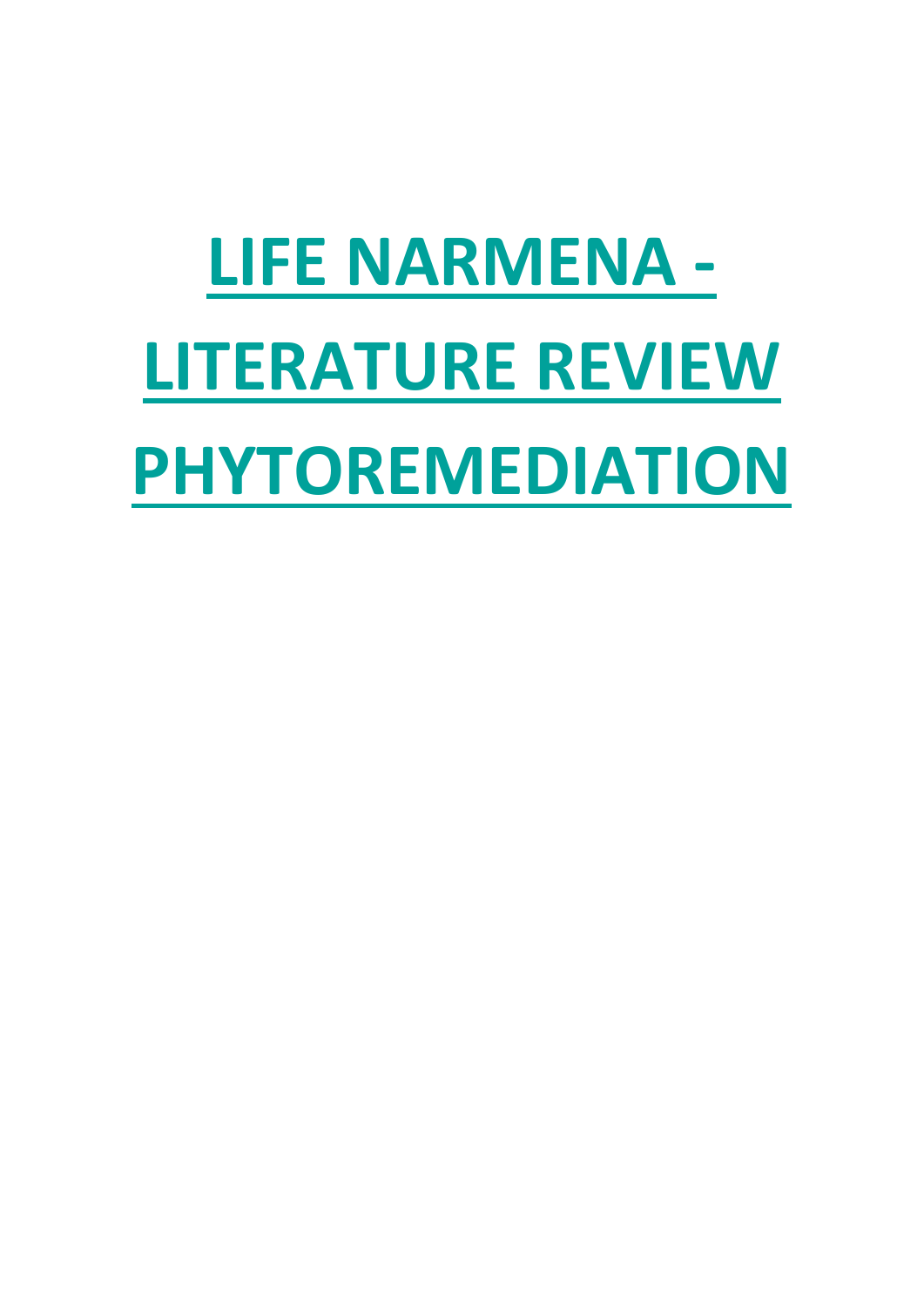#### INHOUD

| 1    |                                                           |                |
|------|-----------------------------------------------------------|----------------|
| 1.1  | Cr Contamination                                          | $\overline{2}$ |
| 1.2  | Human Health Hazard                                       | 2              |
| 1.3  | <b>Environmental Contamination</b>                        | 3              |
| 1.4  | Cr Chemical Properties                                    | 3              |
| 1.5  | Cr Remediation Techniques                                 | 3              |
| 1.6  | Cr Phytostabilization                                     | 5              |
| 1.7  | Phytostabilization of wetlands                            | 5              |
| 1.8  | Microbial-assisted Phytostabilization of Cr               | 11             |
| 1.9  | Microbial-Assisted Chromium Precipitation                 | 12             |
| 1.10 | The effects of organic matter content on Cr Precipitation | 12             |
| 1.11 | The effects of PH on Chromium Precipitation               | 13             |
| 1.12 | Chromium Phytoremediation using amendments                | 13             |
| 1.13 | Chromium Hyperaccumulators                                | 14             |
| 1.14 | Criteria for Chromium Hyperaccumulators                   | 14             |
| 2    |                                                           | 17             |
| 2.1  | References Tables 1 & 2                                   | 19             |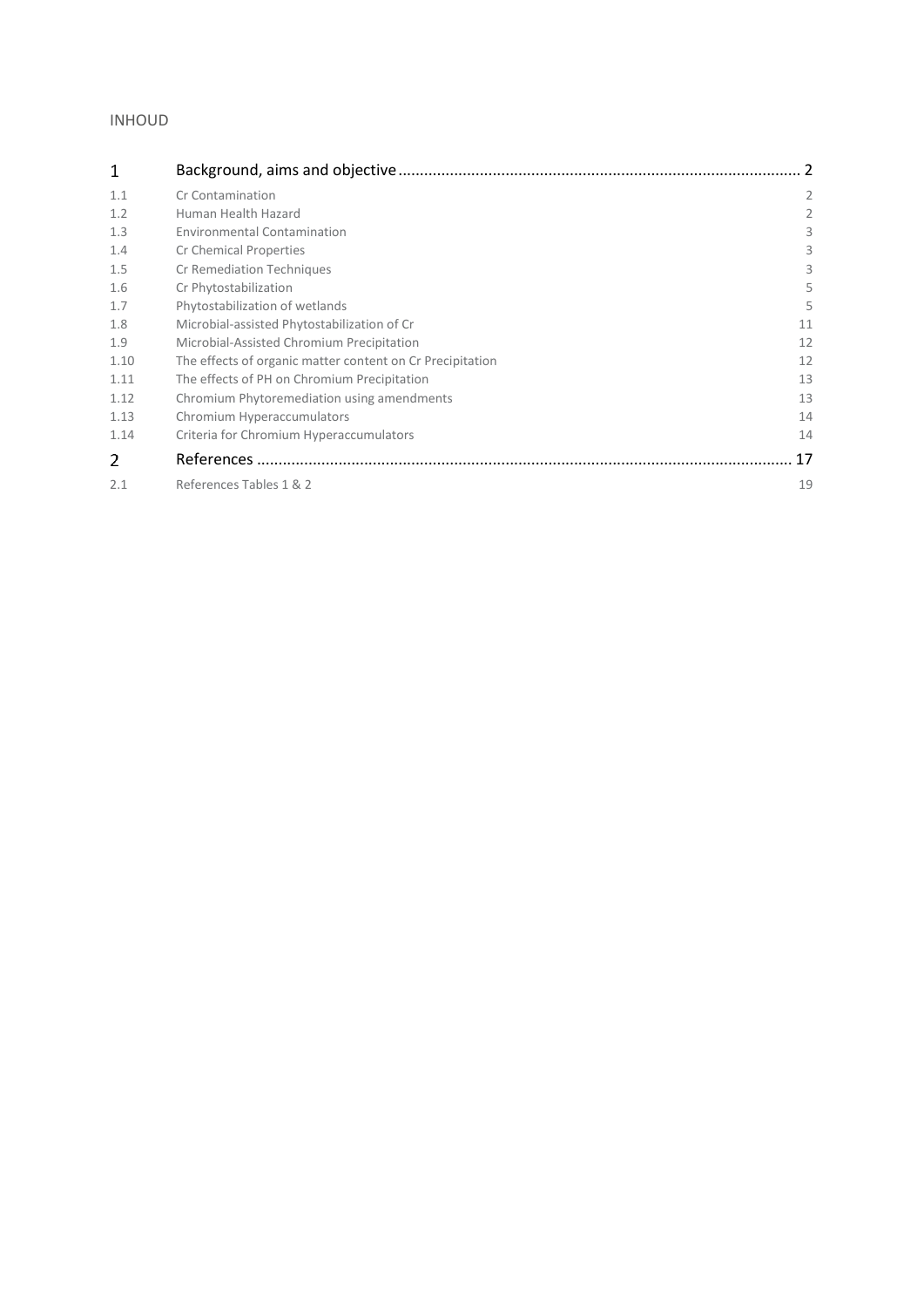#### *Summary*

*The object of this document is a literature review describing plant species which may be suitable for the phytoremediation of chromium (Cr) at the Grote Calie, Turnhout, Belgium. In addition to listing Cr phytostabilizing plant species, we describe aspects of microbial assisted phytostabilisation, microbe assisted Cr-precipitation, and the effects of organic matter, pH and amendments on Cr precipitation in the rhizosphere. We also listed plants that can hyperaccumulate Cr in the shoots, in order to inform the reader which plant species not to choose if the aim is to reduce Cr distribution to the wider environment, or transfer into the food chain (agricultural area). This literature review was performed by UHasselt for OVAM, as part of the NARMENA (Nature-based Remediation of Metal pollutants in Nature Areas) feasibility study with number BN200108, where bio2clean is responsible for the phytoremediation projects.*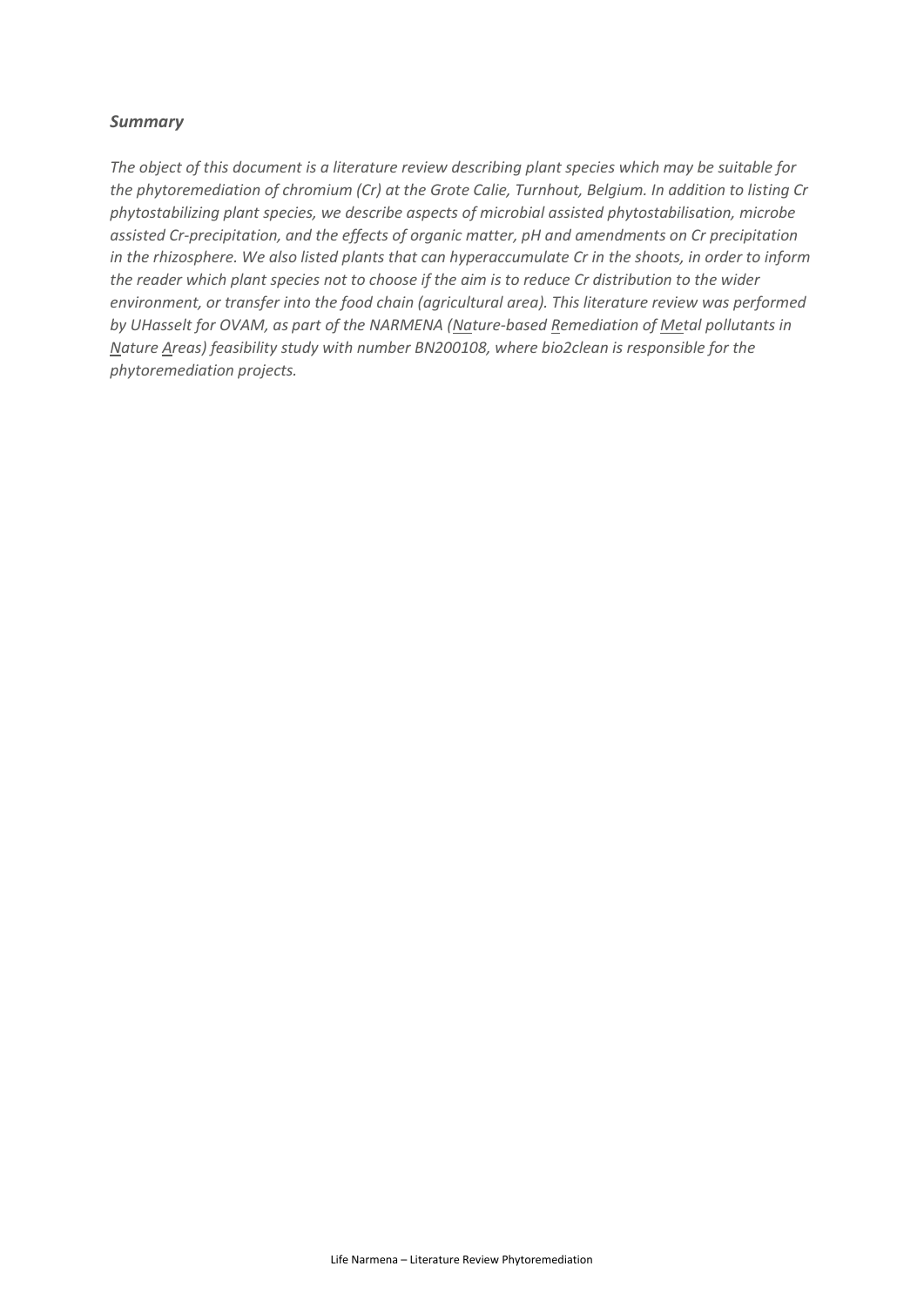# <span id="page-4-0"></span>**BACKGROUND, AIMS AND OBJECTIVE**

The LIFE NARMENA project has the aim to demonstrate two nature-based remediation (NBR) methods in rivers and floodplains in nature reserves in Belgium. One of them is the phytostabilization of Cr, on the river banks of the Grote Calie, in Turnhout. The Cr input sources are no longer present but Cr remains in the sediments and on the river bank when the stream is cleaned, and polluted sediment is brought on the surface. Sometimes this sediment is unintentionally dragged further into land due to human-related activities or natural events as floods, forming a risk for uptake by agricultural crops.

Traditional remediation techniques for removing Cr are relying on the removal of the polluted matrix. These techniques are invasive, expensive and require more labour, than biological remediation approaches.

For the Grote Calie, bio2clean will use bacteria-assisted phytostabilization to lower the bioavailability and mobility of Cr and thereby decreasing the exposure and spread of this pollutant. In order to successfully apply this method, it is essential to know which plant species are most suitable for Cr retention in the roots, and which show minimal uptake of metals into the aerial parts. Prior to the field visit, we used this literature review to select plants on the field which are potentially most interesting to achieve this goal. A table is included in this review with a list of plant species (English and Dutch names) with their Cr accumulation and tolerance levels, as far as known from literature. Second, the goal of this review was to gain more knowledge on the role of bacteria, mycorrhizal fungi, but also organic matter, pH, and amendments to enhance Cr stabilisation, which will help conducting the feasibility study.

## <span id="page-4-1"></span>1.1 CR CONTAMINATION

Chromium (Cr) is an abundant heavy metal element in the Earth's mantle. It is also found in volcanic matter, soils, animals, and plants. Cr occurs naturally as chromite (FeCr<sub>2</sub>O<sub>4</sub>) or complexes with other metals like lead to form crocoite (PbCrO4). Cr is utilized in a wide variety of industrial processes. Such processes include leather tanning, electroplating, textile production, paint and dye formulation, ceramic glazing, and inhibition of water corrosion (Oliveira, 2012, Liu *et al*., 2020, Godlewska *et al*., 2018).

The application of Cr in industrial processes inevitably has polluting effects on the environment by accidental and negligent mishandling Cr in industrial effluents. Anthropogenic deposition of Cr into terrestrial and aquatic ecosystems is a severe human health and ecological concern.

## <span id="page-4-2"></span>1.2 HUMAN HEALTH HAZARD

Cr can enter the food chain by its uptake in crops and waters by entering water streams. Cr is ranked seventh in the twenty most hazardous substances in the world by the Agency for Toxic Substances and Disease Registry in the USA. Additionally, Cr is classified as a human carcinogen by the International Agency for Research on Cancer (Singh *et al*., 2013; Thangadurai *et al*., 2020). It mainly causes lung cancer, leukemias, and gastrointestinal tumors. Chromium toxicity also causes physiological damage like skin rashes, respiratory problems like asthma or bronchitis, and nasal ulcers that affect everyday life (Linos *et al*., 2011).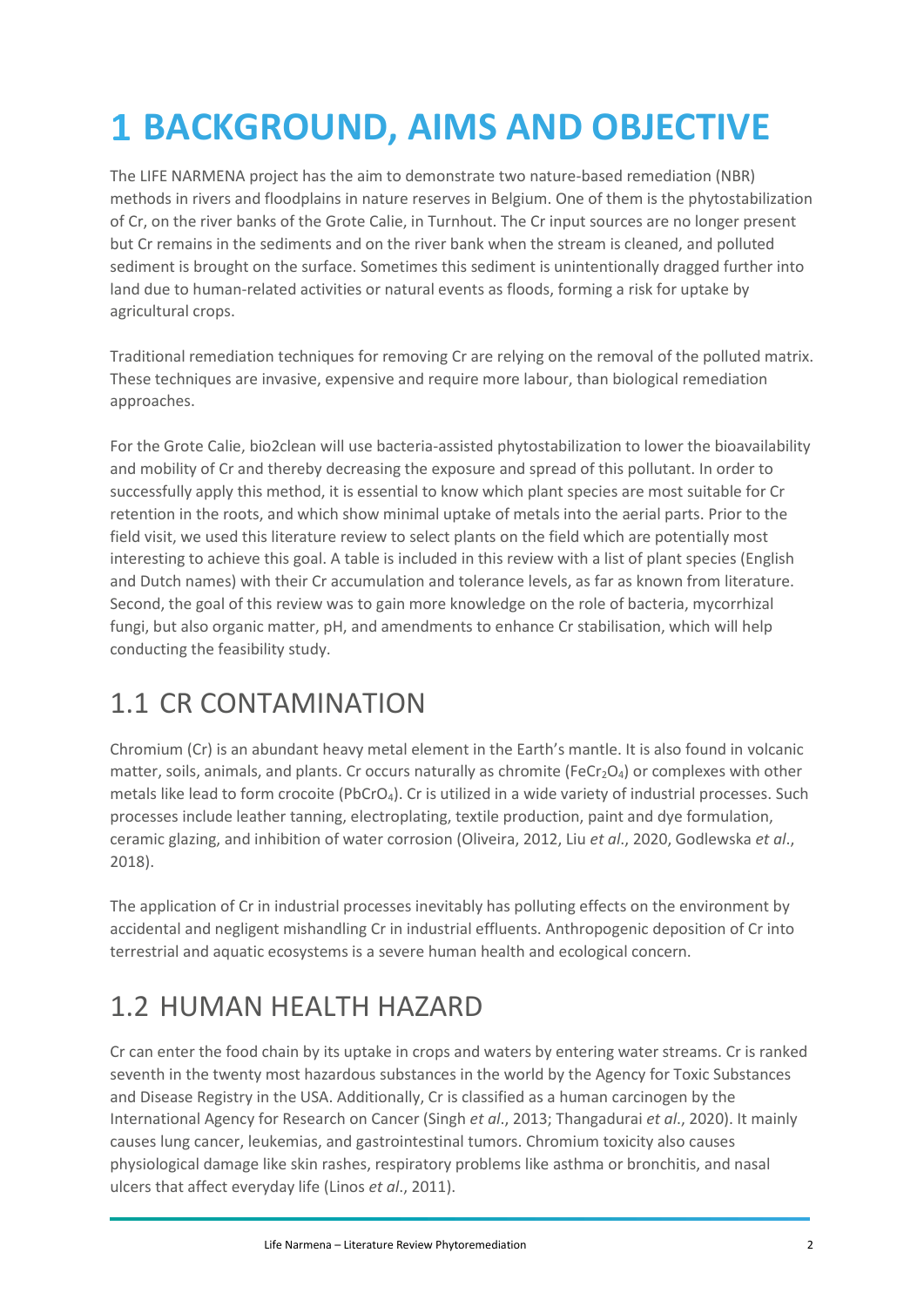## <span id="page-5-0"></span>1.3 ENVIRONMENTAL CONTAMINATION

Cr soil pollution is an environmental and economic concern for the terrestrial ecosystem and the agricultural industry. Speciated Cr in the soil can be taken up by plants, which can be a toxic phenomenon. Plant accumulation of Cr alters its physiological activities of the plant, such as photosynthesis, water transport, and adsorption of essential micronutrients. Such interferences can lead to plant death. Additionally, in the agricultural industry, crops that take up Cr have stunted growth and poor nutritional profiles, which devalues their currency. For these reasons, mitigation of Cr contamination is a prime remediation objective (Gheju *et al*., 2017).

Cr may enter the natural waters by being discharged from industrial operations, speciating from Crcontaining rocks, and the leaching of soils. Additionally, historical contamination of Cr and the disposal of contaminated sediments can pollute the waters and the wetlands. Wetland plants can aggravate the toxicity of trace metals by releasing exudates that alter the pH or oxidize the rhizosphere, which can affect the speciation Cr, which in turn can pollute the waters and enhance their bioavailability to other organisms. Monitoring the water stream velocity, erosion and element availability of the wetlands is another critical aspect of mitigating Cr pollution to the terrestrial and aquatic ecosystems (Santos *et al*., 2015, Teuchies *et al*., 2013).

## <span id="page-5-1"></span>1.4 CR CHEMICAL PROPERTIES

Chromium has two environmentally-stable isotopes: the trivalent oxidation state (Cr(III)) and the hexavalent state (Cr(VI)). The health hazards associated with chromium exposure depend on its oxidation state. Cr(VI) is the more toxic form due to its high solubility, its rapid permeability through cellular membranes, and its strong binding affinity for proteins and nucleic acids (Godlewska *et al*., 2018). Cr(VI)'s high water solubility is the chemical property that makes it a prime concern to public health for its entry into the food chain and drinking water. The maximum allowable level of chromium in drinking water, according to the United States Environmental Protection Agency (EPA) is 100 ug/L (Singh *et al*., 2013).

Conversely, Cr(III) is the less soluble isotope that is more likely to complex and precipitate out of solution; it adsorbs quickly on mineral surfaces or organic compounds, which makes it less bioavailable and, therefore, less toxic. Cr(III) is a beneficial micronutrient to humans and animals by enhancing insulin sensitivity in diabetics and by assisting in the metabolism of macronutrients (Godlewska *et al*., 2018). Unlike Cr(VI), Cr(III) is passively diffused through cellular membranes and forms stable complexes with nucleic acids and proteins; it is less permeable to cell walls than Cr(VI). Cr(III) mobility decreases under highly acidic conditions and with clay adsorption.

## <span id="page-5-2"></span>1.5 CR REMEDIATION TECHNIQUES

#### **1.5.1 Chemical remediation**

Conventional remediation of Cr(VI) from industrial effluents involves its chemical immobilization and reduction into the less toxic Cr(III). Chemical treatment by sulphur or iron-based compounds like calcium polysulphide and amorphous iron sulphide are example additives applied to contaminated sites for cleaning. Chemical reduction, although practical, can be pricey and cause downstream environmental damage on-site (Dhal *et al*., 2013).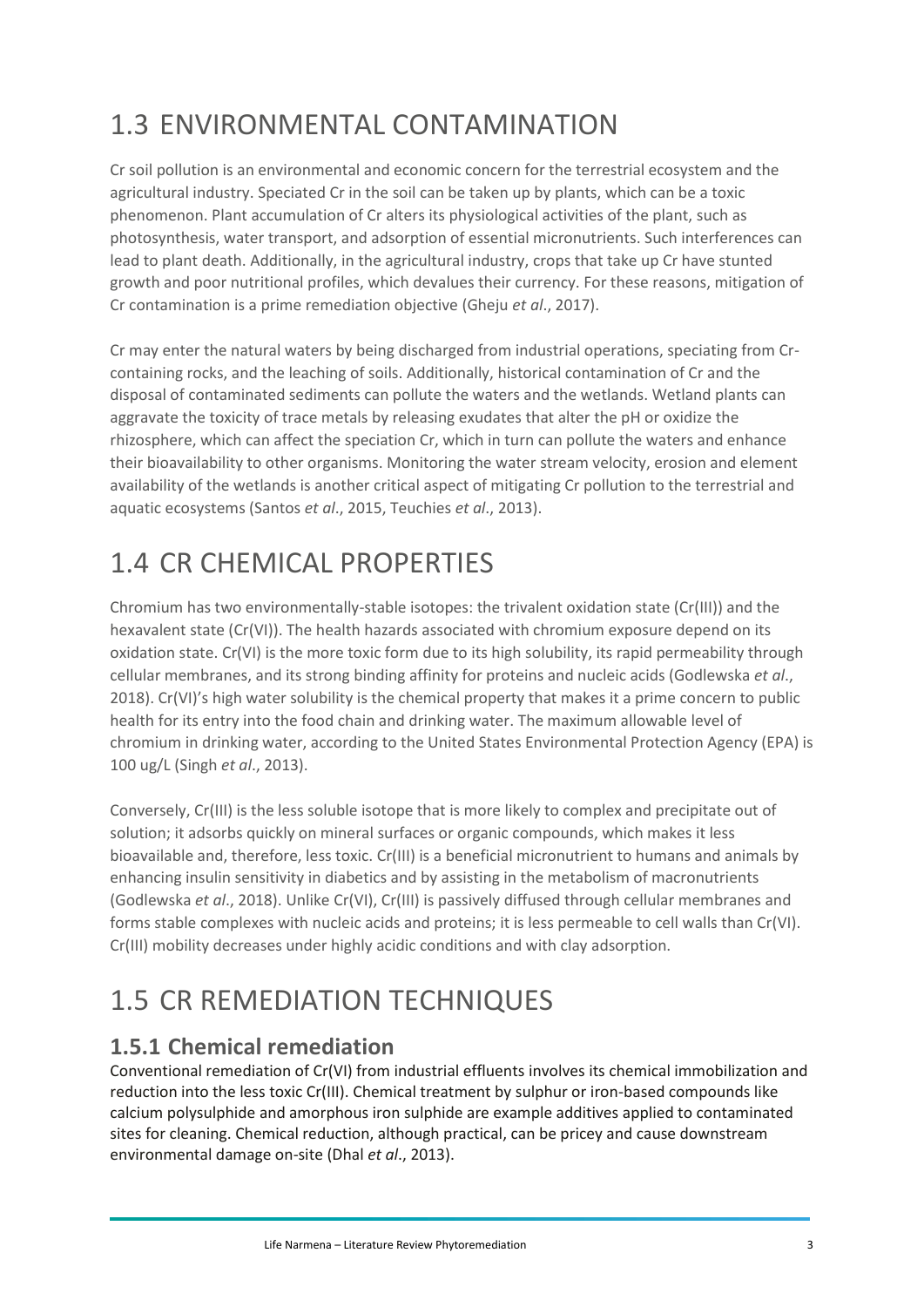#### **1.5.2 Phytoremediation**

Green remediation technology, like phytoremediation, is increasingly applied to remove heavy metal contamination from terrestrial and aquatic ecosystems. Phytoremediation is the practice of utilizing plants and their associated microorganisms to reduce and detoxify contaminants like Cr in the environment (Gheju *et al*., 2017).

Phytoremediation has the following advantages over conventional chemical techniques:

- 1 Cost-effective restoration technology.
- 2 Monitoring and maintenance of the site demand fewer labour hours.
- 3 An environmentally sustainable technique, less invasive than traditional civil engineer-based ones.
- 4 It can be integrated into other vegetation and landform design strategies and programs.

Limiting factors of phytoremediation technology include a slower reclamation time due for instance to the growth rate of plants and their growing season, a shorter depth of reclamation below ground, and partial reclamation due to limited bioavailability of the pollutant. For a phytoremediation approach to be successful the pollutants must be available to plants. This means that depending on how deep the pollution is located in the soil and/or (ground)water the most appropriate vegetation mix should be chosen. For instance, poplars have a root system which reaches up to 10 meters and are suitable plants for detoxifying groundwater flows. Depending on the remediation objective and chosen phytotechnology mechanism, the remediation duration will vary. Phytostabilization focuses on the establishment of a plant cover to immobilise metals in the soil or on talluds, with the aim of reducing the risk of further spread of the pollutants, and restoring the environmental status of a polluted soil to make it useable for private or public applications. Compared to phytoextraction, phytostabilization is much faster, and can already lead to some beneficial effects within one to few years.

Chromium is often phytoremediated by:

- 1 Phytostabilization:
	- a. *in situ* action, where the contaminant is detoxified and prevented from being translocated to the aerial parts of the plants;
	- b. The NARMENA project will apply phytostabilization to restore the Cr-contaminated site (see the section, Chromium Phytostabilization details).
- 2 Phytoextraction:
	- a. The process of removing heavy metal contaminants using (hyper)accumulator plants that can take up a large amount of the metal into their shoot system;
	- b. Phytoextraction is especially a sustainable technology for low-medium contaminated sites.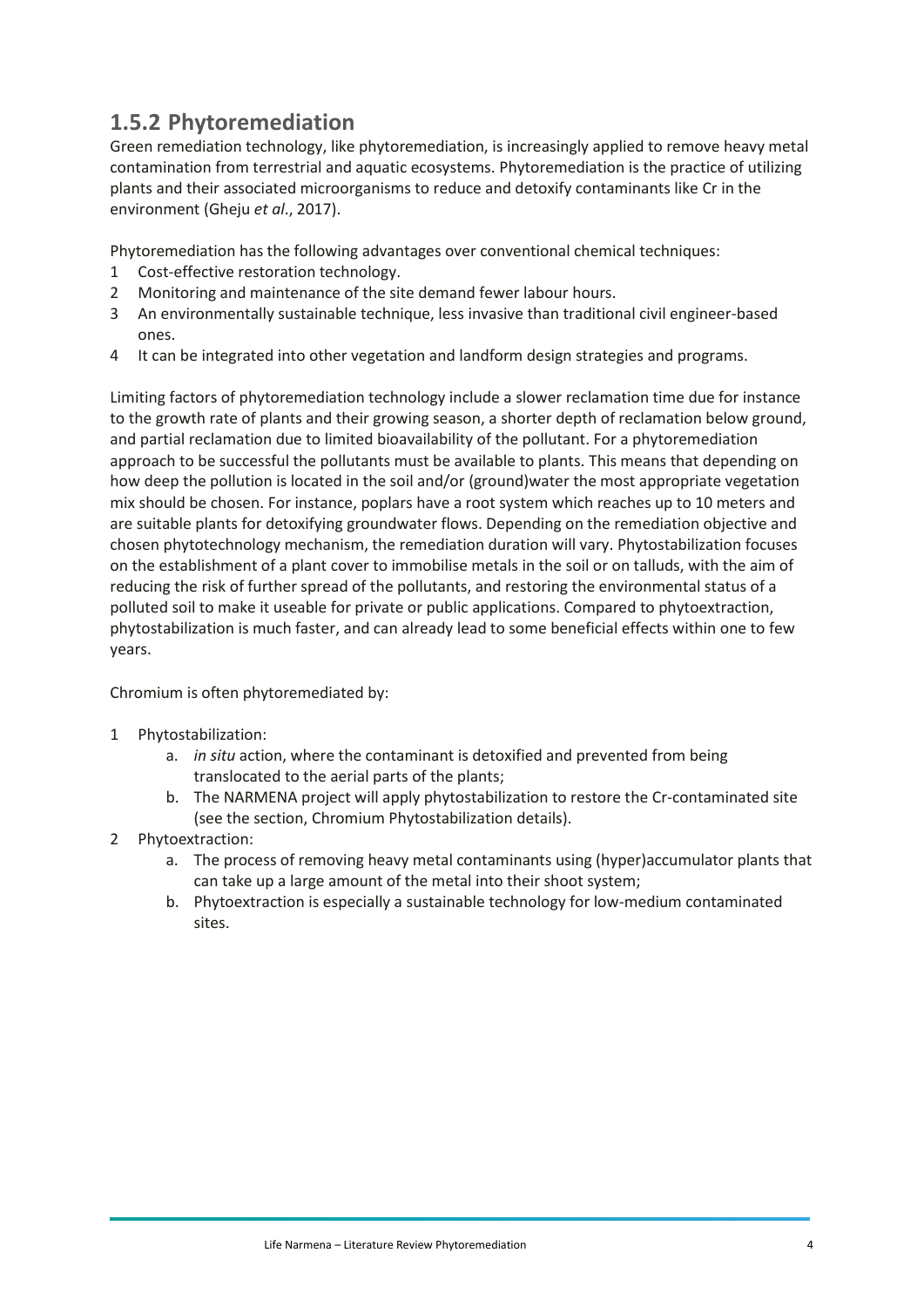## <span id="page-7-0"></span>1.6 CR PHYTOSTABILIZATION

Remediation is approached with phytostabilization when large-scale areas of soil are contaminated with high concentrations of trace elements. Under high Cr(VI) conditions, plant growth is inhibited and therefore, phytoextraction is not a sustainable solution. Phytostabilization is a management strategy, which focuses on the long-term stabilization and containment of a trace element pollutant by using vegetation. Additionally, it prevents toxic metal forms from entering the food chain, by crop accumulation into the shoots, and our drinking waters. Phytostabilization utilizes plants and their associated microbes to retain contaminants, prevent their further dispersal, and decrease their bioavailability to the plant for uptake (Bolan *et al*., 2011, Singh *et al*., 2013).

#### The stabilization of Cr can be achieved by:

- 1 Detoxifying Cr(VI) into Cr(III) (see the section, Microbial-assisted reduction of Cr(VI)).
- 2 Immobilizing Cr(III) by precipitating out of solution and forming stable, solid complexes (see the section, Microbial-assisted Cr precipitation).
- <span id="page-7-1"></span>3 Using biosorbents to bioaccumulate Cr onto their surface.

#### 1.7 PHYTOSTABILIZATION OF WETLANDS

Contaminated wetlands are often remediated with phytostabilization. In most wetlands, heavy metals are more bioavailable, where they frequently move from the sediments to the aboveground plant tissues. Their easy translocation to plant shoot systems can be toxic to the plants. The physicochemical traits of the belowground system affect metal mobility and hence their bioavailability.

Wetland plants are rooted in anoxic sediments, but they often maintain an aerobic root respiration system. These plants affect the redox potential in the rhizosphere as roots release oxygen into the system. When plant roots accumulate an excess of oxygen, they leak it out and consequently oxidize the rhizosphere. Oxidation alters the soil pH, which in turn affects metal mobility and bioavailability (see the section, The Effects of pH on Chromium Precipitation). Cr movement in contaminated sediments is similar to high zinc and cadmium contaminations in a marsh that infected willow trees (*Salix* sp.) (Teuchies *et al*., 2013, Vandercasteele *et al*., 2002). If they are not immobilized effectively, the metals will continue to move from the sediments, and transfer up to the shoot system.

Additionally, biosorption of Cr involves an ion-exchange mechanism with a biosorbent and has applications in wetland settings. For example, wetland plants like green macroalga, *Cladophora glomerata*, and marine macroalgae *Enteromorpha prolifera* accumulate Cr(III) ions onto the surface of their leaves (Godlewska *et al*., 2018). Biosorption is practical under conditions where Cr(III) cannot precipitate out of solution (see section, The Effects of pH on Chromium Precipitation). The biosorption of Cr(III) is generally very rapid in the beginning when the concentration of Cr(III) is high in solution, and it gradually decreases as the plant reaches a homeostatic state with the ions (see table 1).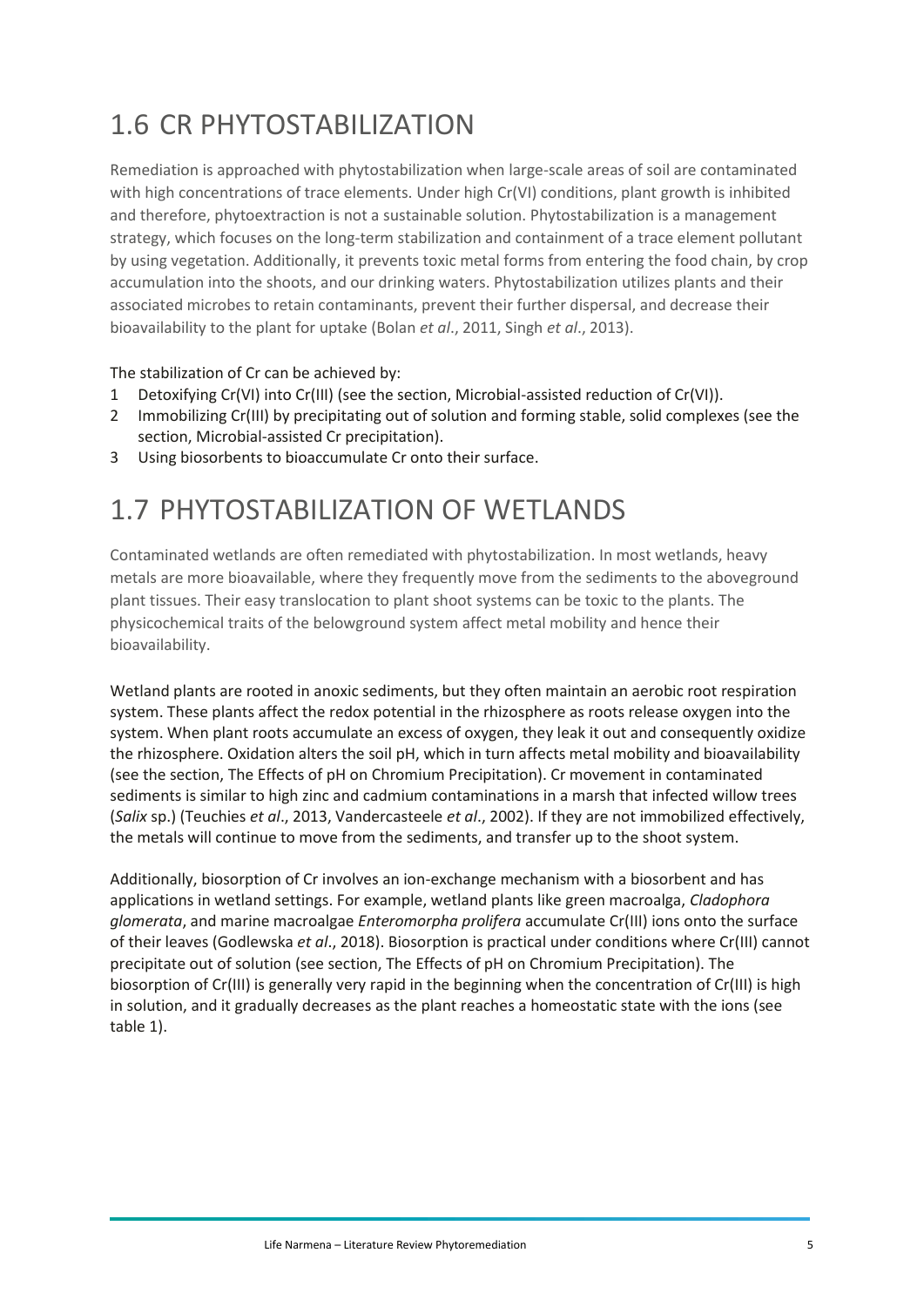| <b>Plant Species</b>          | <b>Dutch name</b>     | <b>Plant family</b>                 | Soil type -<br>substrate | Cr in<br>soil<br>(mg/kg) | Cr in<br>root<br>mg/kg<br><b>DW</b> | Cr in<br>shoot<br>(mg/kg<br>DW) | <b>TF</b> | <b>Mechanism and extra info</b>                                                                                              | <b>Reference</b>             |
|-------------------------------|-----------------------|-------------------------------------|--------------------------|--------------------------|-------------------------------------|---------------------------------|-----------|------------------------------------------------------------------------------------------------------------------------------|------------------------------|
| <b>Salix</b><br>matsudana     | Wilg                  | Salicaceae<br>(wilgenfamilie)       | N/A                      | <b>NA</b>                | 746                                 | <b>NA</b>                       |           |                                                                                                                              | Yu et al.,<br>2008           |
| <b>Salix</b><br>babylonica    | Wilg                  | Salicaceae<br>(wilgenfamilie)       | N/A                      | <b>NA</b>                | 559                                 | <b>NA</b>                       |           | Root uptake                                                                                                                  | Yu et al.,<br>2008           |
| <b>Ailanthus</b><br>altissima | Hemelboom             | Simaroubaceae<br>(hemelboomfamilie) | N/A                      | <b>NA</b>                | 358                                 | <b>NA</b>                       |           | Root uptake                                                                                                                  | Ranieri et al.,<br>2016      |
| <b>Cichorium</b><br>spinosum  | Cikorie               | Asteraceae<br>(composietenfamilie)  | Manure                   | <b>NA</b>                | 300                                 | <b>NA</b>                       |           | Precipitation;<br>organometallic complexes                                                                                   | Antoniadis et al.,<br>2017   |
| <b>Pluchea</b><br>indica      | Indiase<br>kamferwier | Asteraceae<br>(composietenfamilie)  | N/A                      | <b>NA</b>                | 152                                 | <b>NA</b>                       |           | Root uptake,<br>but also translocation<br>to shoot                                                                           | Sampanpanish<br>et al., 2006 |
| Cynodon<br>dactylon           | Handjesgras           | Poaceae<br>(grassenfamilie)         | N/A                      | <b>NA</b>                | 152                                 | <b>NA</b>                       |           | Root uptake,<br>translocation into shoots                                                                                    | Shahandeh et al<br>2000      |
| <b>Helianthus</b><br>annuus   | Gewone<br>zonnebloem  | Asteraceae<br>(composietenfamilie)  | Sandy soil               | <b>NA</b>                | 49.1                                | <b>NA</b>                       | 0.49      | Root uptake,<br>64.8 % removal by root,<br>Arbuscular Mycorrhizzal fungi (AMF)<br>could enhance<br>Cr tolerance of sunflower | Dong et al.,<br>2007         |
| <b>Panicum</b><br>antidotal   | Vingergras            | Poaceae<br>(grassenfamilie)         | Clayey soil              | <b>NA</b>                | 43.3                                | <b>NA</b>                       | 0.1       | Root uptake,<br>68.5 % removal by root                                                                                       | Shahandeh et al.,<br>2000    |
| Pennisetum<br>purpureum       | Olifantsgras          | Poaceae<br>(grassenfamilie)         | Sandy soil               | <b>NA</b>                | 33.8                                | <b>NA</b>                       | 0.48      | Root uptake,<br>66.8 % removal by root                                                                                       | Juel et al.,<br>2018         |
| Gossypium<br>hirsutum         | Behaarde<br>katoen    | Malvaceae<br>(kaasjeskruidfamilie)  | Sandy soil               | <b>NA</b>                | 31.4                                | <b>NA</b>                       | 0.52      | Root uptake,<br>65.1 % removal by root                                                                                       | Lofty et al.,<br>2014        |
| Cucurbita pepo                | Sierpompoen           | Cucurbitaceae                       | Clayey soil              | <b>NA</b>                | 23.5                                | <b>NA</b>                       | 0.54      | Root uptake,<br>65 % removal by root                                                                                         | Lofty et al.,<br>2014        |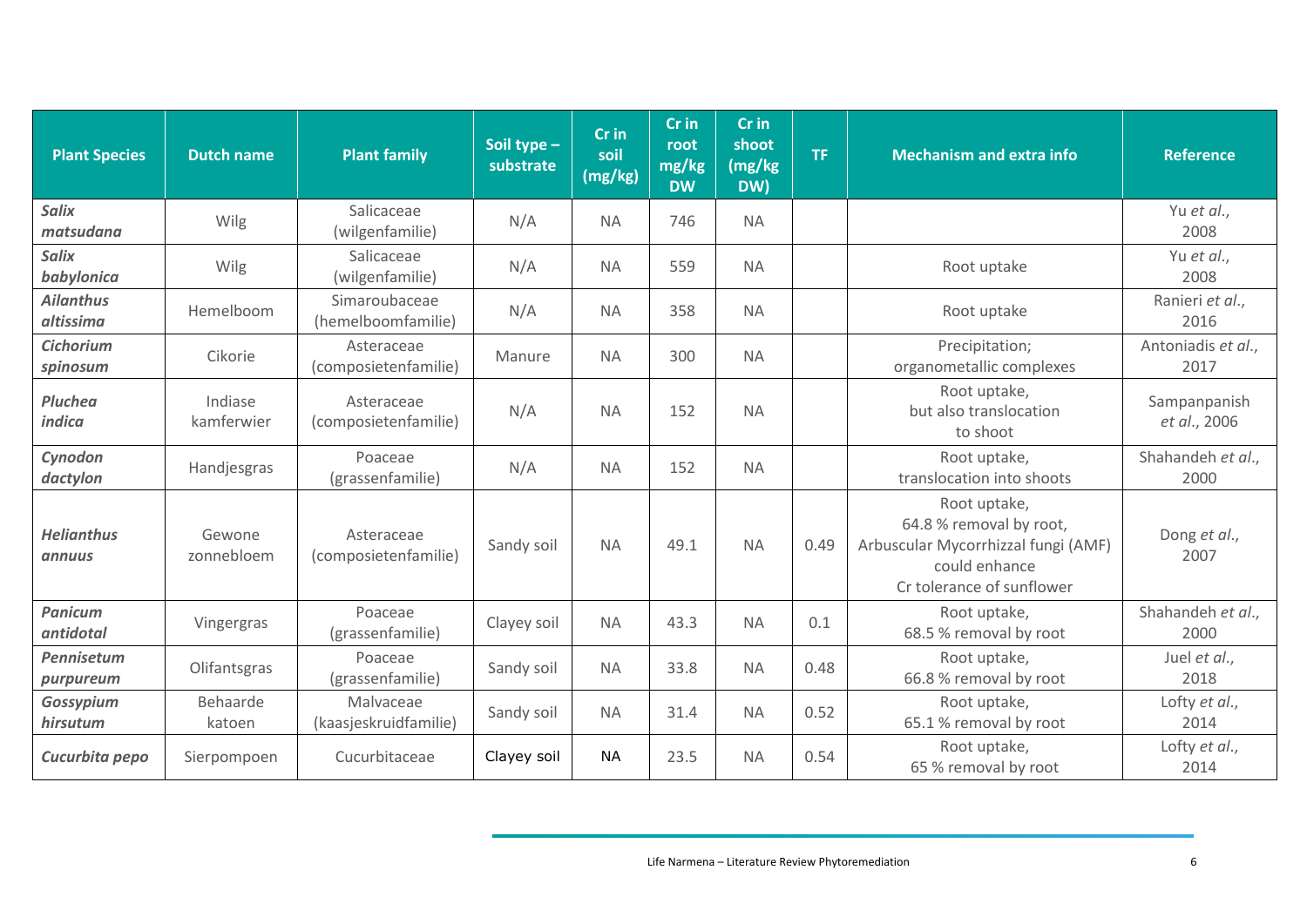| <b>Plant Species</b>            | <b>Dutch name</b>                   | <b>Plant family</b>                  | Soil type -<br>substrate                    | Cr in<br>soil<br>(mg/kg) | Cr in<br>root<br>mg/kg<br><b>DW</b> | Cr in<br>shoot<br>(mg/kg<br>DW) | <b>TF</b> | <b>Mechanism and extra info</b> | <b>Reference</b>         |
|---------------------------------|-------------------------------------|--------------------------------------|---------------------------------------------|--------------------------|-------------------------------------|---------------------------------|-----------|---------------------------------|--------------------------|
| Alisma sp.                      | Weegbreesoort                       | Alismataceae                         | <b>Tidal Marsh</b><br>of Schelde<br>estuary | 130                      | <b>NA</b>                           | 5.18                            |           |                                 | Teuchies et al.,<br>2013 |
| <b>Pulicaria</b><br>dysenterica | Heelblaadjes                        | Asteraceae<br>(composietenfamilie)   | <b>Tidal Marsh</b><br>of Schelde<br>estuary | 130                      | <b>NA</b>                           | 5.43                            |           |                                 | Teuchies et al.,<br>2013 |
| <b>Bidens cernua</b>            | Knikkend<br>Tandzaad                | Asteraceae<br>(composietenfamilie)   | <b>Tidal Marsh</b><br>of Schelde<br>estuary | 130                      | <b>NA</b>                           | 1.36                            |           |                                 | Teuchies et al.,<br>2013 |
| <b>Cirsium arvense</b>          | Kruipende distel                    | Asteraceae<br>(composietenfamilie)   | <b>Tidal Marsh</b><br>of Schelde<br>estuary | 130                      | <b>NA</b>                           | 7.17                            |           |                                 | Teuchies et al.,<br>2013 |
| <b>Bidens frondosa</b>          | Zwart tandzaad                      | Asteraceae<br>(composietenfamilie)   | <b>Tidal Marsh</b><br>of Schelde<br>estuary | 130                      | <b>NA</b>                           | 3.42                            |           |                                 | Teuchies et al.,<br>2013 |
| Symphytum<br>officinale         | Gewone<br>smeerwortel               | Boraginaceae<br>(ruwbladigenfamilie) | <b>Tidal Marsh</b><br>of Schelde<br>estuary | 130                      | <b>NA</b>                           | 2.82                            |           |                                 | Teuchies et al.,<br>2013 |
| <b>Scirpus</b><br>maritimus     | Zeebies                             | Cyperaceae<br>(zeggefamilie)         | <b>Tidal Marsh</b><br>of Schelde<br>estuary | 130                      | <b>NA</b>                           | 2.06                            |           |                                 | Teuchies et al.,<br>2013 |
| Juncus effusus                  | Pitrus<br>(gewone of<br>zachte rus) | Juncaceae<br>(russenfamilie)         | <b>Tidal Marsh</b><br>of Schelde<br>estuary | 10                       | <b>NA</b>                           | 1.93                            |           |                                 | Teuchies et al.,<br>2013 |
| <b>Juncus</b><br>maritimus      | Zeerus                              | Juncaceae<br>(russenfamilie)         | <b>Tidal Marsh</b><br>of Schelde<br>estuary | 130                      | <b>NA</b>                           | 0.75                            |           |                                 | Teuchies et al.,<br>2013 |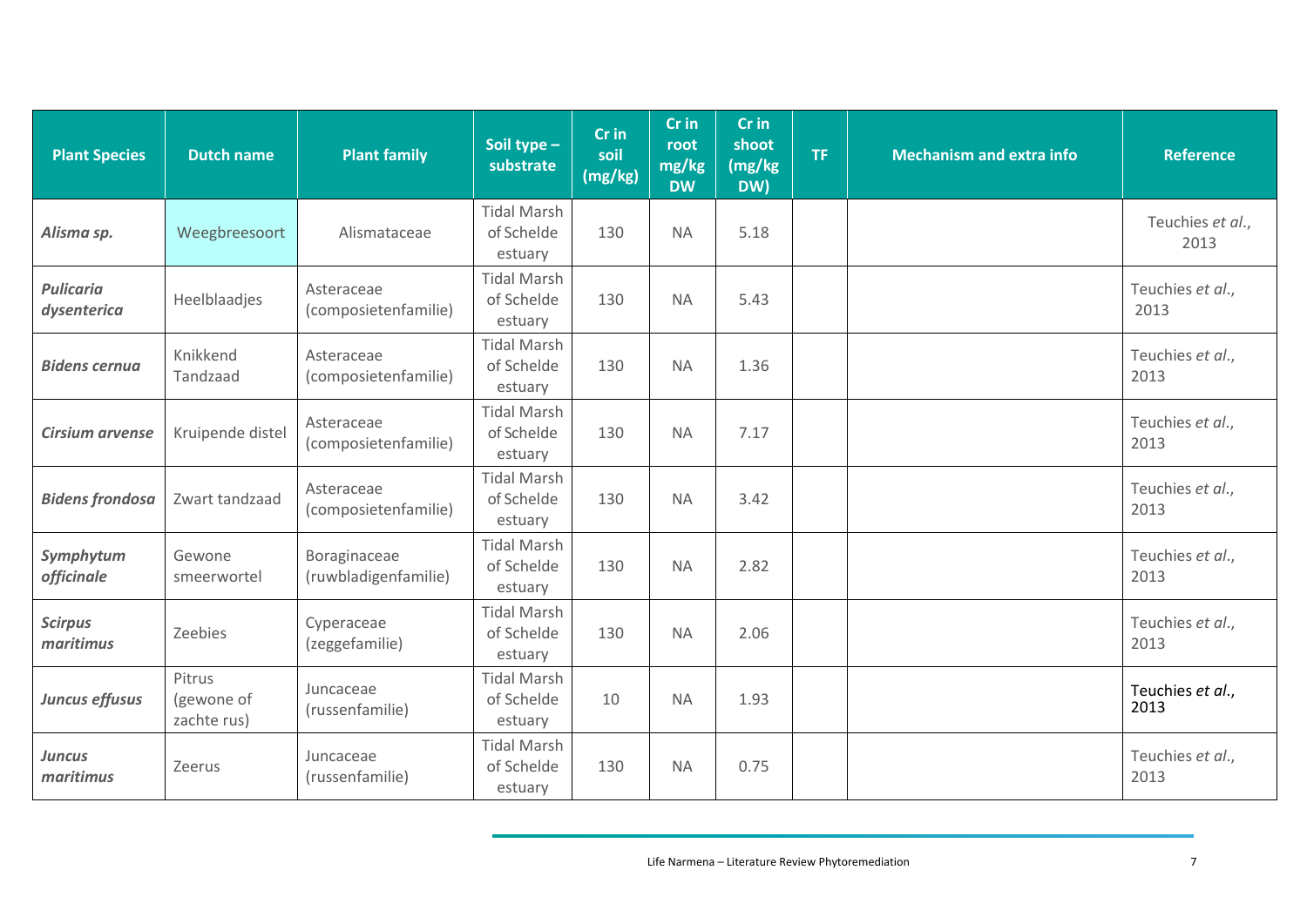| <b>Plant Species</b>                      | <b>Dutch name</b>             | <b>Plant family</b>                 | Soil type -<br>substrate                    | Cr in<br>soil<br>(mg/kg) | Cr in<br>root<br>mg/kg<br><b>DW</b> | Cr in<br>shoot<br>(mg/kg<br>DW) | <b>TF</b> | <b>Mechanism and extra info</b> | <b>Reference</b>         |
|-------------------------------------------|-------------------------------|-------------------------------------|---------------------------------------------|--------------------------|-------------------------------------|---------------------------------|-----------|---------------------------------|--------------------------|
| <b>Juncus</b><br><i>articulatus</i>       | Zomprus                       | Juncaceae<br>(russenfamilie)        | <b>Tidal Marsh</b><br>of Schelde<br>estuary | 130                      | <b>NA</b>                           | 4.66                            |           |                                 | Teuchies et al.,<br>2013 |
| Lycopus<br>europaeus                      | Wolfspoot of<br>zigeunerkruid | Lamiaceae                           | <b>Tidal Marsh</b><br>of Schelde<br>estuary | 130                      | <b>NA</b>                           | 2.42                            |           |                                 | Teuchies et al.,<br>2013 |
| Lythrum<br>salicaria                      | Grote<br>kattenstaart         | Lythraceae<br>(kattenstaartfamilie) | <b>Tidal Marsh</b><br>of Schelde<br>estuary | 130                      | <b>NA</b>                           | 2.2                             |           |                                 | Teuchies et al.,<br>2013 |
| Epilobium<br>hirsutum                     | <b>Harig</b><br>wilgenroosje  | Onagraceae                          | <b>Tidal Marsh</b><br>of Schelde<br>estuary | 130                      | <b>NA</b>                           | 1.65                            |           |                                 | Teuchies et al.,<br>2013 |
| <b>Veronica</b><br>beccabunga             | Beekpunge                     | Plantaginaceae<br>(weegbreefamilie) | <b>Tidal Marsh</b><br>of Schelde<br>estuary | 130                      | <b>NA</b>                           | 7.33                            |           |                                 | Teuchies et al.,<br>2013 |
| <b>Veronica</b><br>anagallis-<br>aquatica | Blauwe<br>waterereprijs       | Plantaginaceae<br>(weegbreefamilie) | <b>Tidal Marsh</b><br>of Schelde<br>estuary | 130                      | <b>NA</b>                           | 8.44                            |           |                                 | Teuchies et al.,<br>2013 |
| Plantago major                            | Grote weegbree                | Plantaginaceae<br>(weegbreefamilie) | <b>Tidal Marsh</b><br>of Schelde<br>estuary | 130                      | <b>NA</b>                           | 8.03                            |           |                                 | Teuchies et al.,<br>2013 |
| Poa sp.                                   | Beemdgrassoort                | Poaceae<br>(grassenfamilie)         | <b>Tidal Marsh</b><br>of Schelde<br>estuary | 130                      | <b>NA</b>                           | 4.61                            |           |                                 | Teuchies et al.,<br>2013 |
| <b>Phragmites</b><br><i>australis</i>     | Gewoon riet                   | Poaceae<br>(grassenfamilie)         | <b>Tidal Marsh</b><br>of Schelde<br>estuary | 130                      | <b>NA</b>                           | 2.98                            |           |                                 | Teuchies et al.,<br>2013 |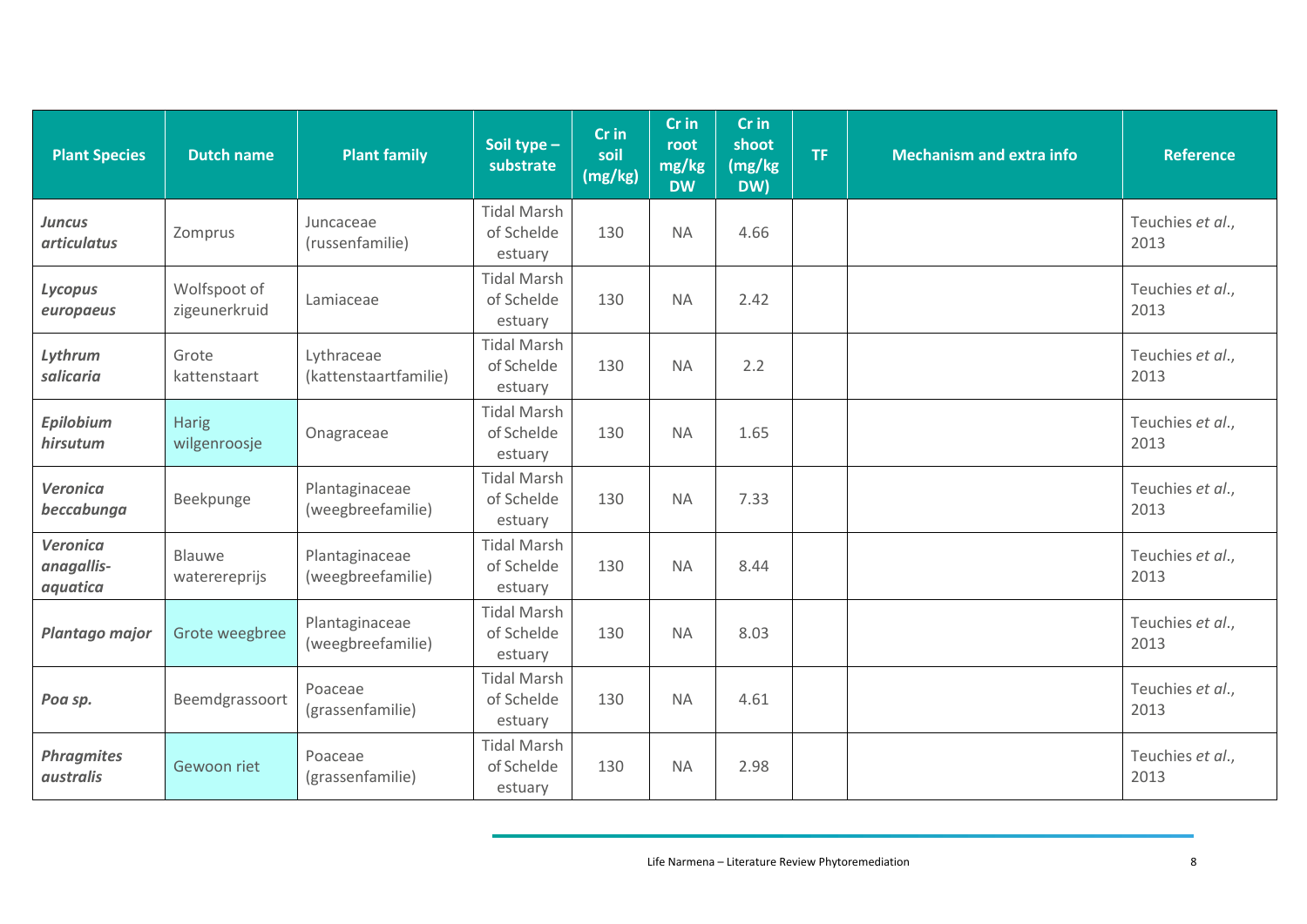| <b>Plant Species</b>            | <b>Dutch name</b>                | <b>Plant family</b>                   | Soil type $-$<br>substrate                  | Cr in<br>soil<br>(mg/kg) | Cr in<br>root<br>mg/kg<br><b>DW</b> | Cr in<br>shoot<br>(mg/kg<br>DW) | <b>TF</b> | <b>Mechanism and extra info</b>                                                 | <b>Reference</b>                                     |
|---------------------------------|----------------------------------|---------------------------------------|---------------------------------------------|--------------------------|-------------------------------------|---------------------------------|-----------|---------------------------------------------------------------------------------|------------------------------------------------------|
| <b>Glyceria</b><br>maxima       | Liesgras                         | Poaceae<br>(grassenfamilie)           | <b>Tidal Marsh</b><br>of Schelde<br>estuary | 130                      | <b>NA</b>                           | 2.98                            |           |                                                                                 | Teuchies et al.,<br>2013                             |
| <b>Phalaris</b><br>arundinacea  | Rietgras of<br>kanariegras       | Poaceae<br>(grassenfamilie)           | <b>Tidal Marsh</b><br>of Schelde<br>estuary | 130                      | <b>NA</b>                           | 5.28                            |           |                                                                                 | Teuchies et al.,<br>2013                             |
| Polygonum<br>lapathifolium      | <b>Beklierde</b><br>duizendknoop | Polygonaceae<br>(duizendknoopfamilie) | <b>Tidal Marsh</b><br>of Schelde<br>estuary | 130                      | <b>NA</b>                           | 2.94                            |           |                                                                                 | Teuchies et al.,<br>2013                             |
| <b>Rumex</b><br>conglomeratus   | Krulzuring                       | Polygonaceae<br>(duizendknoopfamilie) | <b>Tidal Marsh</b><br>of Schelde<br>estuary | 130                      | <b>NA</b>                           | 2.47                            |           |                                                                                 | Teuchies et al.,<br>2013                             |
| <b>Rumex</b><br>obtusifolius    | Ridderzuring                     | Polygonaceae<br>(duizendknoopfamilie) | <b>Tidal Marsh</b><br>of Schelde<br>estuary | 130                      | <b>NA</b>                           | 2.7                             |           |                                                                                 | Teuchies et al.,<br>2013                             |
| <b>Persicaria</b><br>hydropiper | Waterpeper                       | Polygonaceae<br>(duizendknoopfamilie) | <b>Tidal Marsh</b><br>of Schelde<br>estuary | 130                      | <b>NA</b>                           | 2.33                            |           |                                                                                 | Teuchies et al.,<br>2013                             |
| <b>Ranunculus</b><br>repens     | Kruipende<br>boterbloem          | Ranunculaceae                         | <b>Tidal Marsh</b><br>of Schelde<br>estuary | 130                      | <b>NA</b>                           | 7.76                            |           |                                                                                 | Teuchies et al.,<br>2013                             |
| Salix sp.                       | Wilg                             | Salicaceae                            | <b>Tidal Marsh</b><br>of Schelde<br>estuary | 130                      | <b>NA</b>                           | 1.4                             |           | S. viminalis had high affinity<br>in chromium retaining<br>in all plant tissues | Teuchies et al.,<br>2013,<br>Ranieri et al.,<br>2014 |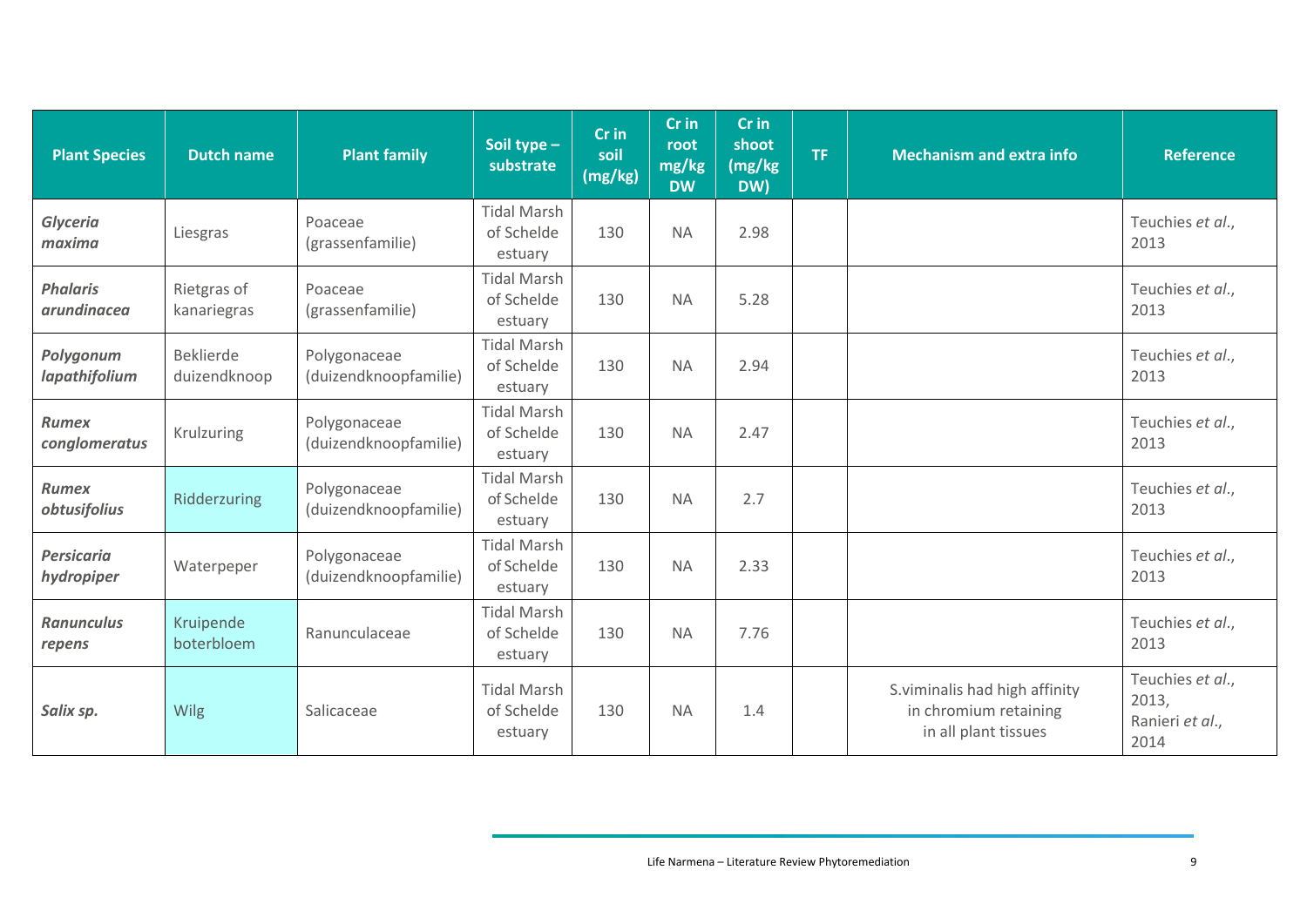| Plant Species          | <b>Dutch name</b> | <b>Plant family</b>            | Soil type $-$<br>substrate           | Cr in<br>soil<br>(mg/kg) | Cr in<br>root<br>mg/kg<br><b>DW</b> | Cr in<br>shoot<br>(mg/kg<br>DW) | <b>TF</b> | <b>Mechanism and extra info</b> | <b>Reference</b>         |
|------------------------|-------------------|--------------------------------|--------------------------------------|--------------------------|-------------------------------------|---------------------------------|-----------|---------------------------------|--------------------------|
| <b>Typha latifolia</b> | Grote lisdodde    | Typhaceae<br>(lisdoddefamilie) | Tidal Marsh<br>of Schelde<br>estuary | 130                      | <b>NA</b>                           | 1.34                            |           |                                 | Teuchies et al.,<br>2013 |
| Urtica dioica          | Gewone netel      | Urticaceae<br>(netelfamilie)   | Tidal Marsh<br>of Schelde<br>estuary | 130                      | <b>NA</b>                           | 4.63                            |           |                                 | Teuchies et al.,<br>2013 |

Table 1: Overview of Cr tolerant and potential phytostabilizer plants. Individuals of the green marked plants were sampled at the nature reserve area or agricultural site, at the Grote Calie, Turnhout on June 19, 2020.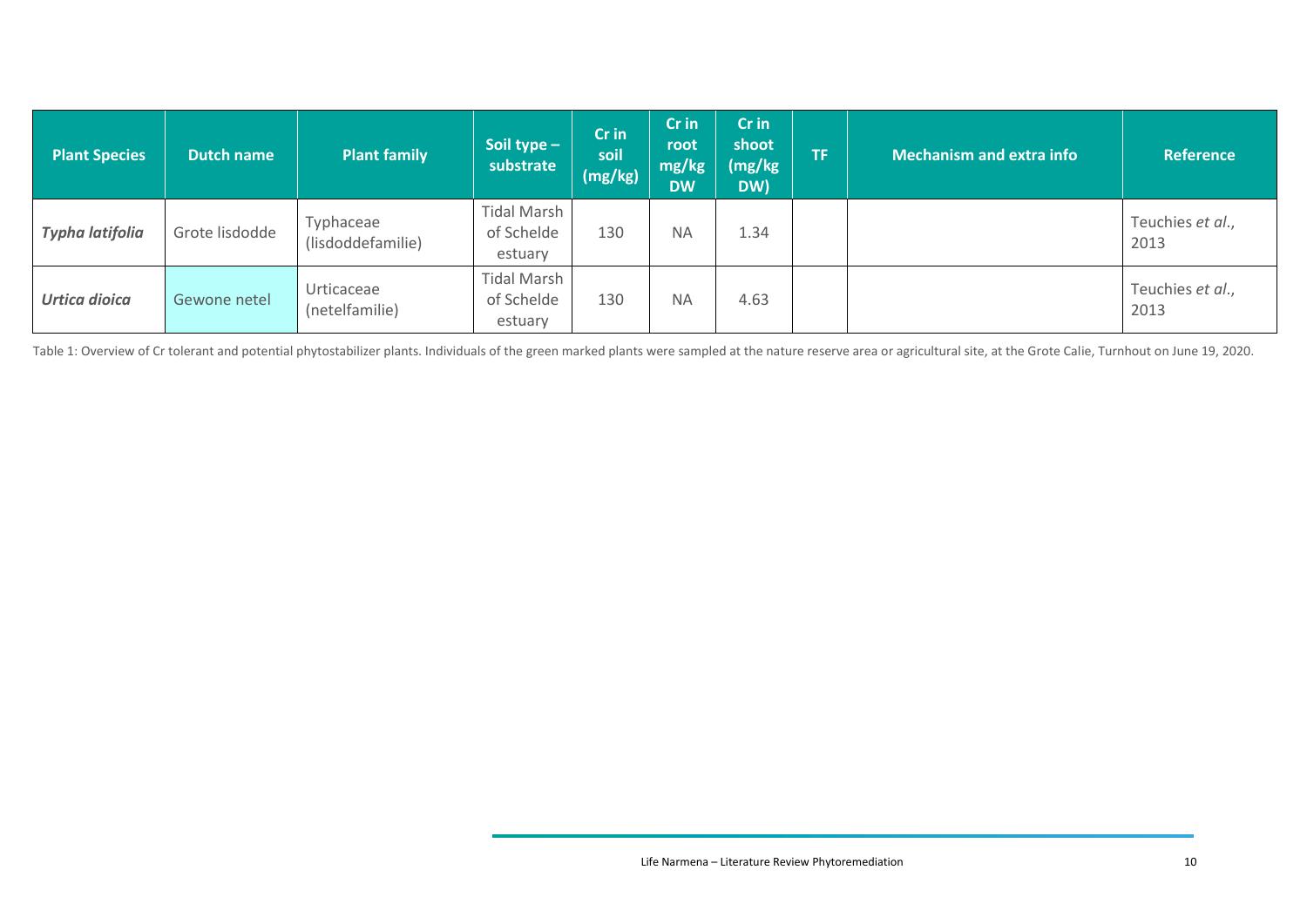#### **1.7.1 Phytostabilizers**

A robust phytostabilizer should particularly have high root biomass with the ability to immobilize the contaminant or to hold them in the roots. The efficacy of phytostabilization can be measured by:

- 1 Mobility of metals in the rhizosphere
	- a. Measured by the bioconcentration factor (BCF), which is the ratio of metal concentration in the plant's shoots to the metal concentration in the soil.
	- b. BCF < 1 then the plant is more suitable for phytostabilization
- 2 Translocation efficiency from the roots to shoots
	- a. The ratio of metal concentration in the shoots to that of the roots.
		- TF < 1, then the plan is suitable for phytostabilization (Singh *et al*., 2013).

## <span id="page-13-0"></span>1.8 MICROBIAL-ASSISTED PHYTOSTABILIZATION OF CR

Immobilization of Cr is one method of mitigating its contamination in the natural environment. Soil bacteria play a significant role in this immobilization process by first detoxifying Cr(VI) and then making it less soluble through bacterial-assisted reduction of Cr(VI) to Cr(III) and precipitation of Cr(III), respectively. Soil bacteria benefit from living associated with plants because of higher nutrient availability and plants require plant growth promotion bacteria for the same reasons (Focardi *et al*., 2013; Lin *et al*., 2019). In conclusion, microorganisms remediating chromium contamination are not mutually exclusive from plants but rather work with them in an integrated and synergistic system.

#### **1.8.1 Microbial-assisted reduction of Cr (VI)**

Biotransformation of Cr(VI) to Cr(III) by bacteria is a process that involves an enzymatic reduction of Cr(VI), utilizing Cr(VI) as a final electron acceptor. Chromate reductase is an enzyme that is produced by Cr-resistant bacteria and can be exploited for remediation purposes (Mishra *et al*., 2012). Numerous bacteria can reduce Cr(VI) to Cr(III) with reductase catalytic activity:

- *1 Pseudomonas putida*
- *2 Escherichia coli*
- *3 Desulfovibrio sp.*
- *4 Bacillus sp.*
- *5 Shewanella sp.*
- *6 Arthrobacter sp.*
- *7 Streptomyces sp.*
- *8 Microbacterium sp.*
- *9 Staphylococcus aureus*
- *10 Pediococcus Pentosaceus*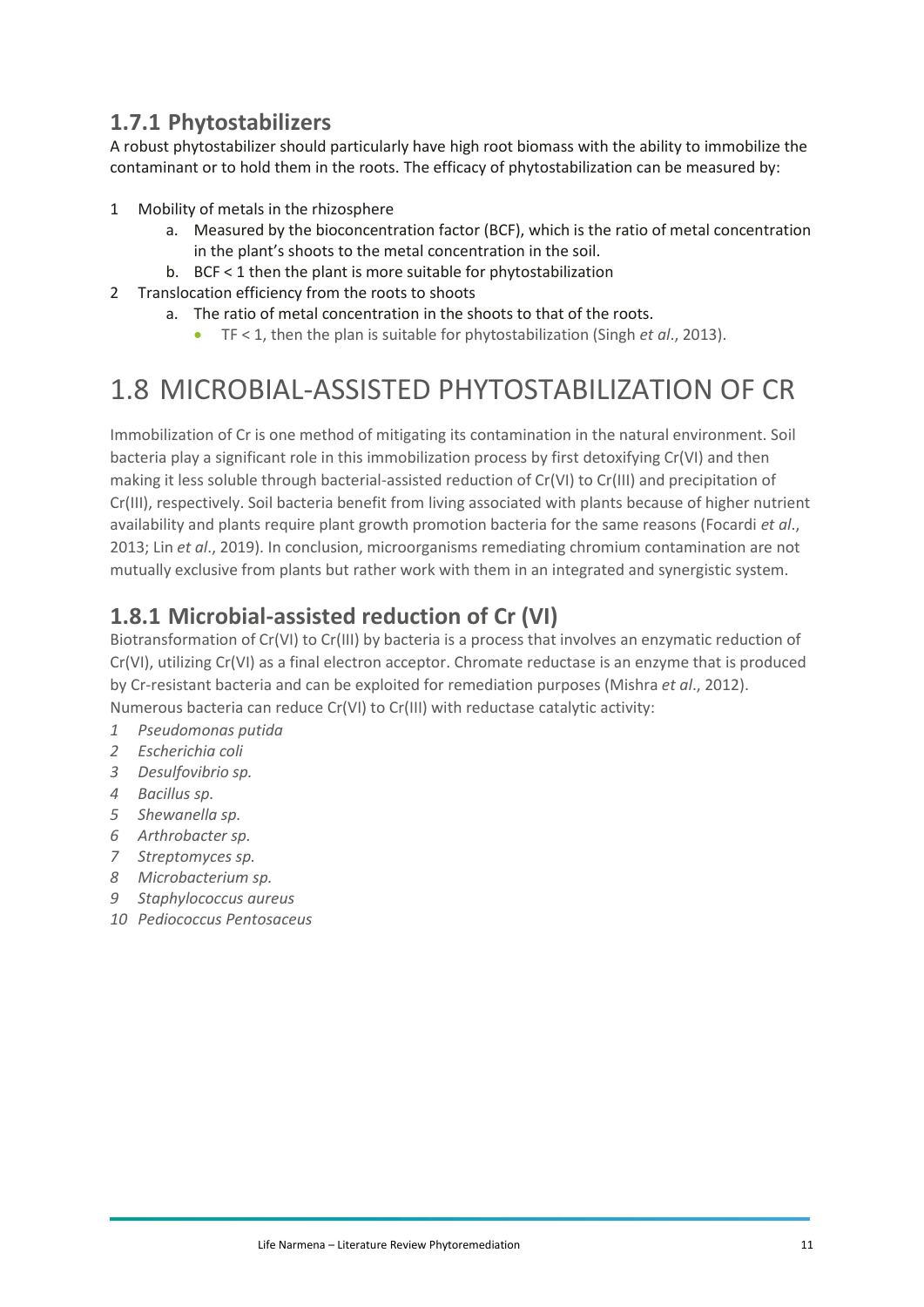*S. aureus and P. pentosaceus* are strains previously found in tannery effluents collected from drain waters. Their chromate reductase activity can reduce more than 95% of Cr(VI) in the toxic concentration range (Bolan *et al*., 2011; Mishra *et al*., 2012 ). Some of these remediating bacteria, like the *Pseudomonas* and *Bacillus* sp., are reported as plant growth-promoting the release of phytohormones that help plants grow, enabling roots to exude more nutrients beneficial to these bacteria. *Bacillus* sp. alone reduces up to 75% under appropriate conditions (see the section, The Effects of pH on chromium precipitation) (Upadhyay *et al*., 2017).

Cr(VI) can be toxic to the soil microbial diversity and impede on the nutritional status of the community. Chromium resistant bacteria can overcome these toxic effects and assist in remediation simultaneously (Smith *et al*., 2000). Reducing Cr(VI) to Cr(III) is a favorable process in that Cr(III) is less soluble and more likely to complex out of solution through a precipitation process.

Alternatively, Cr-tolerant fungi can either reduce Cr(VI) into its trivalent form or take up Cr directly, removing it from the environment. Some like *Fusarium chlamydosporium* have been isolated from tannery wastewaters. Other examples of fungi with remedial capabilities of Cr are *Aspergillus sp., Rhizopus sp, Humicola grisea, and Nannizzia sp.* These fungi can remediate heavily contaminated sites where Cr(VI) concentrations go as high as 300mg/L and 400 mg/L. Generally, filamentous fungi are found to exhibit Cr-tolerance, especially those already found in polluted sites (Smith *et al*., 2000). Wu *et al*., 2016 described that chromium immobilization by extraradical mycelium of arbuscular mycorrhiza contributes to plant Cr tolerance.

## <span id="page-14-0"></span>1.9 MICROBIAL-ASSISTED CHROMIUM PRECIPITATION

Cr precipitation is crucial to remediation in that it first decreases its availability to plants, which detoxifies the site, and secondly, under proper conditions, it sustains Cr in a solid phase to prevent plant uptake over time. Relative to Cr(VI), Cr(III) will easily precipitate out of solution and remain in a complex solid with stability. Bacteria can promote precipitation of Cr(III) by:

- 1 Producing acids, like sulfuric acid by *Thiobacillus* sp., to create a favourable acidic environment (see section The Effects of pH on chromium precipitation, for details).
- 2 Producing chelating agents that bind Cr(III) to organic compounds.
- 3 Producing ammonia that precipitates Cr(III) into a gray-green hydroxide.

To maintain Cr as a precipitate, appropriate environmental conditions must be set in place, monitored and maintained over time.

#### <span id="page-14-1"></span>1.10 THE EFFECTS OF ORGANIC MATTER CONTENT ON CR PRECIPITATION

Cr bioavailability depends heavily on the soil's organic matter content. Chromium has a high affinity for organic matter. Under low organic matter conditions, sediments cannot effectively immobilize the metal, and, as a result, chromium's bioavailability increases. Conversely, higher organic matter contents have higher microbial activity, which leads to higher sulphide concentration and a more reduced state of sediment. Under these conditions, Cr precipitates as sulphide, which reduces its bioavailability to the plant.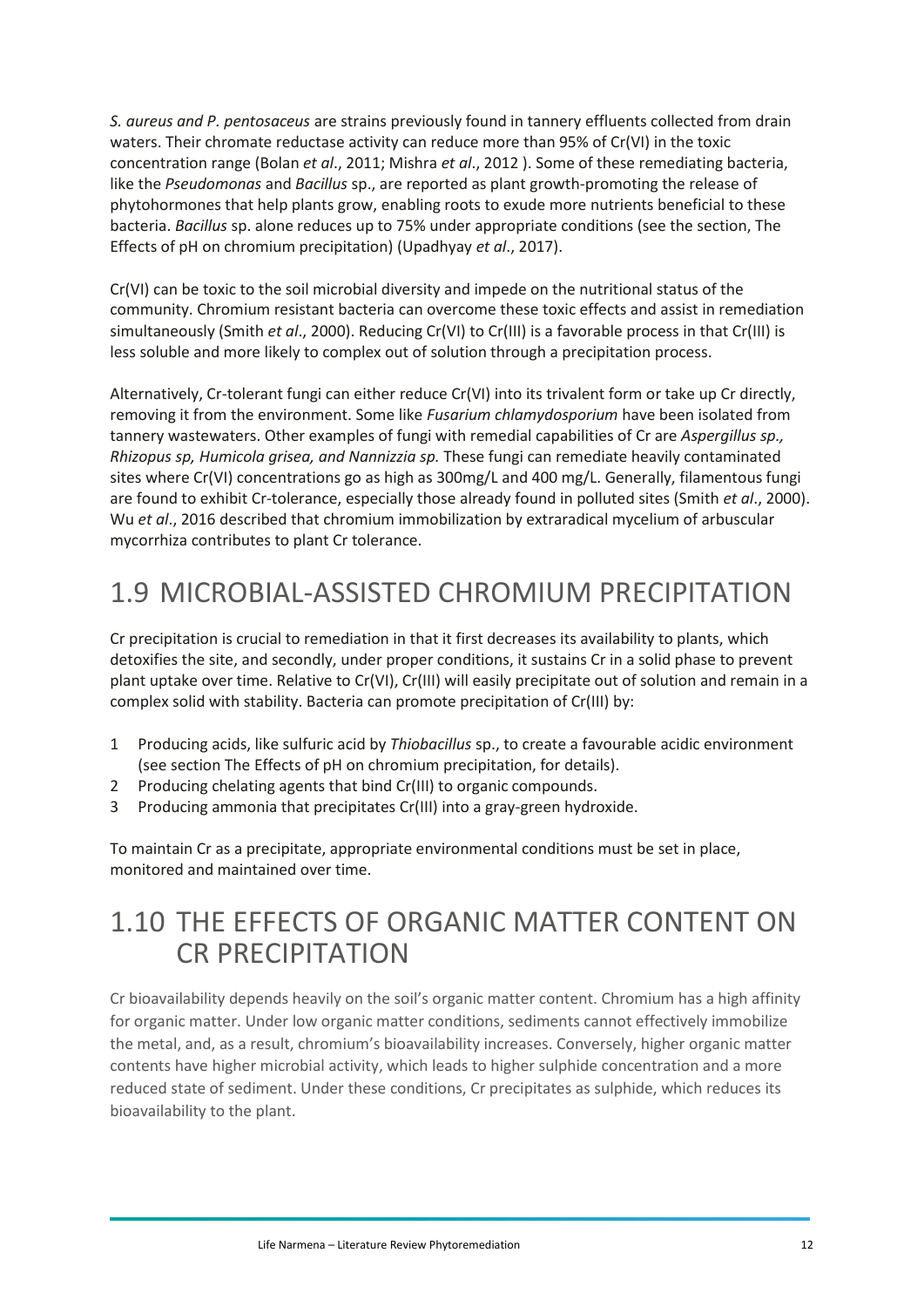A study by Du Laing *et al*., 2009 studied 26 wetland plants in the sediment along the Scheldt river, where they found the average concentration of chromium in sediment to be 134 mg/kg DM. The average Cr content in the roots of reed plants (*Phragmites australis*) was 400 μg/kg DM (see also Table 1).

Cr bioavailability can increase due to:

- 1 Degradation of organic matter.
- 2 Oxidation of metal sulphides.
- 3 Solubilization of manganese and iron hydroxides.

In conclusion, Cr stabilization mainly relies on a high organic matter concentration, reduction of metal sulphides, and removing essential compounds (Amato *et al*., 2016).

#### <span id="page-15-0"></span>1.11 THE EFFECTS OF PH ON CHROMIUM PRECIPITATION

The literature of Cr remediation suggests that precipitation is optimal under low acidic to neutral pH conditions. Additionally, it highlights the effects of microbial communities on establishing and modifying the pH by releasing exudates that can either promote a remedial setting for Cr precipitation or impede it. For instance, precipitation studies showed how a rhizobacteria consortium of sunflower (*Helianthus annuus*), can effectively remove Cr(VI) out of solution when pH is above 4.

Conversely, Cr(VI) is mobilized in both highly acidic and alkaline soil pH. Cr cannot precipitate under highly acidic conditions (pH < 4). Instead, it forms into chromic acid (HCrO4). Therefore, it requires a bacterial-assisted pH increase (Chen *et al*., 2003). Additionally, pH influences site dissociation where low acidity (pH 5) decreases Cr(VI) biosorption capacity and hence, the concentration of metal in speciation. At pH 5.5, Cr(III) can precipitate as chromium oxide. Under conditions where the pH is 5, biosorbents of Cr(III) are thus applied to tackle the ions that will not precipitate.

Ilias *et al*. (2011) paper on Cr(VI) reduction found that *P. pentosaceus* and *S. aureus* growth and chromate reductase activity was optimal between a pH of 7.0 and 8.0. Above pH 8.0, the reduction activity significantly declined. Other strains like *Bacillus* and *P. synxantha* isolates operated optimally at similar pH ranges (Ilia *et al*., 2011). Potting experiments using barley showed how plant yields were affected by soil pH in pots contaminated with Cr(VI) whereas in soils contaminated with Cr(III) yields were influenced by the soil pH and Cr dosage.

#### <span id="page-15-1"></span>1.12 CHROMIUM PHYTOREMEDIATION USING AMENDMENTS

Phytoremediation is a slow remediation process. For this reason, soil amendments are applied to enhance the rate of phytostabilization and achieve desired results faster. Commonly used soil amendments are biocompost, zeolite, phosphate fertilizers, sawdust, and limestone. Amendments can assist Cr(VI) remediation by:

- 1 Reduction to Cr(III) by increasing organic matter content.
- 2 Retention by applying high-binding capacity materials to the soil.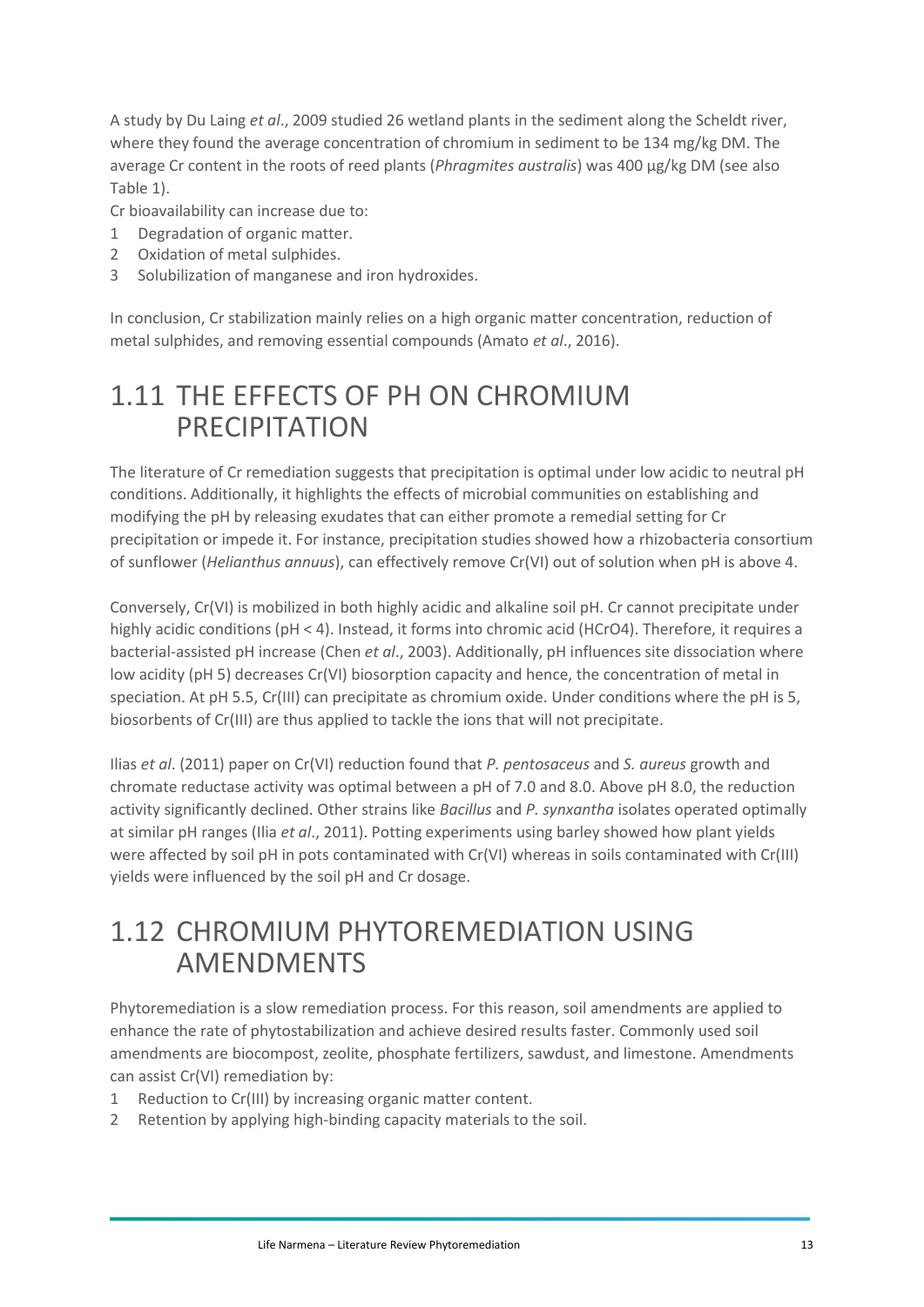Amendments like zeolites are shown to effectively induce Cr reduction and retain Cr(III) in the zeolite pores. Additionally, the application of organic amendments, like manure, shows strong Cr remedial effects, low levels of Cr uptake, by forming Cr-organic complexes that are too high in molecular weight to be taken up by any root (Antoniadis *et al*., 2017).

#### <span id="page-16-0"></span>1.13 CHROMIUM HYPERACCUMULATORS

Metallophytes, commonly known as hyperaccumulators, are plants that grow on metalliferous soils and that can uptake and cope with copious amounts of metals in their tissues. They are an inexpensive solution to remediating contaminated sites by trace elements. Their only disadvantage is their commonly slow growth and their small size, which limits their speed of metal removal from the ground (Prasad *et al*., 2005). Conversely, non-metallophytes are faster growing, higher biomass with an in-depth root system. These plant types can accumulate a wide range of heavy metals and are an excellent supplement to hyperaccumulators. Often, they are utilized in contaminated soils, sediments, and waters where chromium isn't the only metal to be removed (Ranieri *et al*., 2014).

Chromium hyperaccumulators use a chemical process called selective chelation, where they mobilize the metal from the soil by secreting chelating agents that have a high affinity for chromium and facilitate their uptake by roots. Once in the roots, Cr(VI) is often sequestered in vacuoles into its less toxic form, Cr(III). Translocation of Cr from the root to the shoot system (Oliveira 2012; Shahid *et al*., 2017).

#### <span id="page-16-1"></span>1.14 CRITERIA FOR CHROMIUM HYPERACCUMULATORS

Metallophytes, commonly known as hyperaccumulators, are plants that grow on metalliferous soils and that can uptake and cope with copious amounts of metals in their tissues. They are an inexpensive solution to remediating contaminated sites by trace elements. Their only disadvantage is their commonly slow growth and their small size, which limits their speed of metal removal from the ground (Prasad *et al*., 2005). Conversely, non-metallophytes are faster growing, higher biomass with an in-depth root system. These plant types can accumulate a wide range of heavy metals and are an excellent supplement to hyperaccumulators. Often, they are utilized in contaminated soils, sediments, and waters where chromium isn't the only metal to be removed (Ranieri *et al*., 2014).

Chromium hyperaccumulators use a chemical process called selective chelation, where they mobilize the metal from the soil by secreting chelating agents that have a high affinity for chromium and facilitate their uptake by roots. Once in the roots, Cr(VI) is often sequestered in vacuoles into its less toxic form, Cr(III). Translocation of Cr from the root to the shoot system (Oliveira 2012; Shahid *et al*., 2017).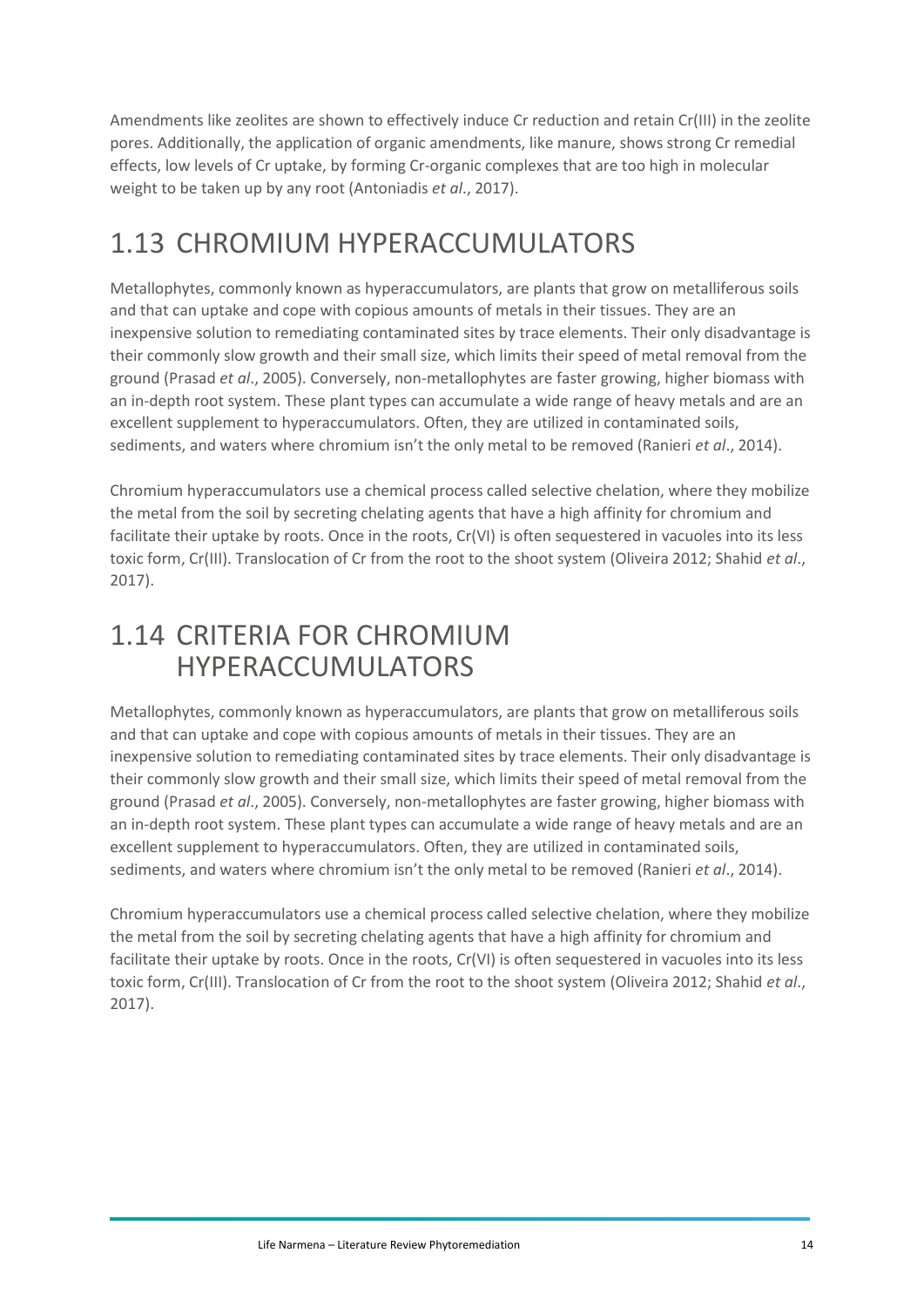| <b>Plant Species</b>                                                                          | <b>Common Plant Name</b>                                                | <b>Plant Cr</b><br>tolerance (mg<br>per kg of tissue) | <b>Uptake</b><br><b>Location</b> | <b>Type of</b><br>accumulator |
|-----------------------------------------------------------------------------------------------|-------------------------------------------------------------------------|-------------------------------------------------------|----------------------------------|-------------------------------|
| Cr (VI)                                                                                       |                                                                         |                                                       |                                  |                               |
| Leptospermum scoparium                                                                        | Tea Tree                                                                | 20,000                                                | Foliage ash                      | Very high                     |
| Azolla spp. (A. filiculoides, A.<br>micrphylla, A. pinnata)(min)                              | Fern                                                                    | 5000                                                  | Whole plant                      | High                          |
| Azolla spp. (A. filiculoides, A.<br>micrphylla, A. pinnata) (max)                             |                                                                         | 15,000                                                | Whole plant                      | High                          |
| Eichhornia crassipes (max)                                                                    | Water Hyacinth                                                          | 6,000                                                 | Roots                            | High                          |
| Eichhornia crassipes (min)                                                                    | Water Hyacinth                                                          | 3,900                                                 | Roots                            | Moderate                      |
| Azolla caroliniana                                                                            | Fern                                                                    | 356                                                   | Whole plant                      | Low                           |
| Brassica juncea                                                                               | Rapeseed                                                                | 5740                                                  | Whole plant                      | High                          |
| <b>Brassica napus</b>                                                                         | Rapeseed                                                                | 306.1                                                 | Whole plant                      | Low                           |
| Callitriche cophocarpa                                                                        | <b>Water Starwort</b>                                                   | 1000                                                  | Shoots                           | Low                           |
| Convolvulus arvensis                                                                          | <b>Bindweed</b>                                                         | 3000                                                  | Leaves                           | Moderate                      |
| Gynura pseudochina                                                                            | Succulent                                                               | 1611                                                  | Whole plant                      | Low                           |
| Helianthus annuus                                                                             | <b>Common Sunflower</b>                                                 | 1912                                                  | Whole plant                      | Low                           |
| Leersia hexandra                                                                              | <b>Swamp Rice Grass</b>                                                 | 8938                                                  | Whole plant                      | High                          |
| Lemna minor                                                                                   | Duckweed                                                                | 2870                                                  | <b>Plant Tissue</b>              | Moderate                      |
| Marsilea drummondii                                                                           | Fern                                                                    | 1300                                                  | Roots                            | Low                           |
| Myriophyllum brasiliense                                                                      | <b>Brazilian Watermilfoil</b>                                           | 1770                                                  | Roots                            | Low                           |
| Najas indica                                                                                  | Guppy grass                                                             | 458                                                   | Leaves                           | Low                           |
| <b>Phragmites Australis</b>                                                                   | Common Reed                                                             | 1919                                                  | Roots                            | Low                           |
| Polygonum hydropiperoides                                                                     | Swamp Smartweed                                                         |                                                       | Roots                            | Moderate                      |
| Prosopis juliflora                                                                            | Shrub                                                                   | 372                                                   | Whole plant                      | Low                           |
| Prosopsis laevigata                                                                           | <b>Flowering Tree</b>                                                   | 13551                                                 | Whole plant                      | High                          |
| Pteris vittata                                                                                | <b>Chinese Brake</b>                                                    | 6862                                                  | Whole plant                      | High                          |
| Salsola kali                                                                                  | Saltwort (S. Tragus -<br>Ontario Wildflower)                            | 4290                                                  | Whole plant                      | High                          |
| Salvinia natans                                                                               | Floating<br>Fern/Watermoss                                              | 12600                                                 | Whole plant                      | High                          |
| Spartina argentinensis                                                                        | <b>Tall Grassland</b>                                                   | 15100                                                 | Whole plant                      | Very high                     |
| Thlaspi caerulescens                                                                          | Alpine Pennygrass                                                       | 3400                                                  | Whole plant                      | Moderate                      |
| <b>Cr (III)</b>                                                                               |                                                                         |                                                       |                                  |                               |
| Genipa americana                                                                              | <b>Tropical Tree</b>                                                    | 3841                                                  | Root                             | Moderate                      |
| Salix babylonica                                                                              | <b>Chinese Willow Tree</b>                                              | 2111                                                  | Roots                            | Moderate                      |
| S. matsudana                                                                                  | <b>Chinese Willow Tree</b>                                              | 2624                                                  | Roots                            | Moderate                      |
| S. matsudana x S. alba                                                                        |                                                                         | 1235                                                  | Roots                            | Low                           |
| Total Cr [Cr (III) + Rr (VI)]                                                                 |                                                                         |                                                       |                                  |                               |
| Tannery sludge* (Avena<br>sativa, Triticum aestivum,<br>Sorghum bicolor, Sorghum<br>sudanese) | Common Oat Bread<br><b>Wheat Grass Species</b><br>Often Used In Ontario |                                                       | Shoots                           | High                          |

Table 2: List of chromium hyperaccumulators, their capacity of chromium uptake, and their localization in the plant (Singh et al. 2013).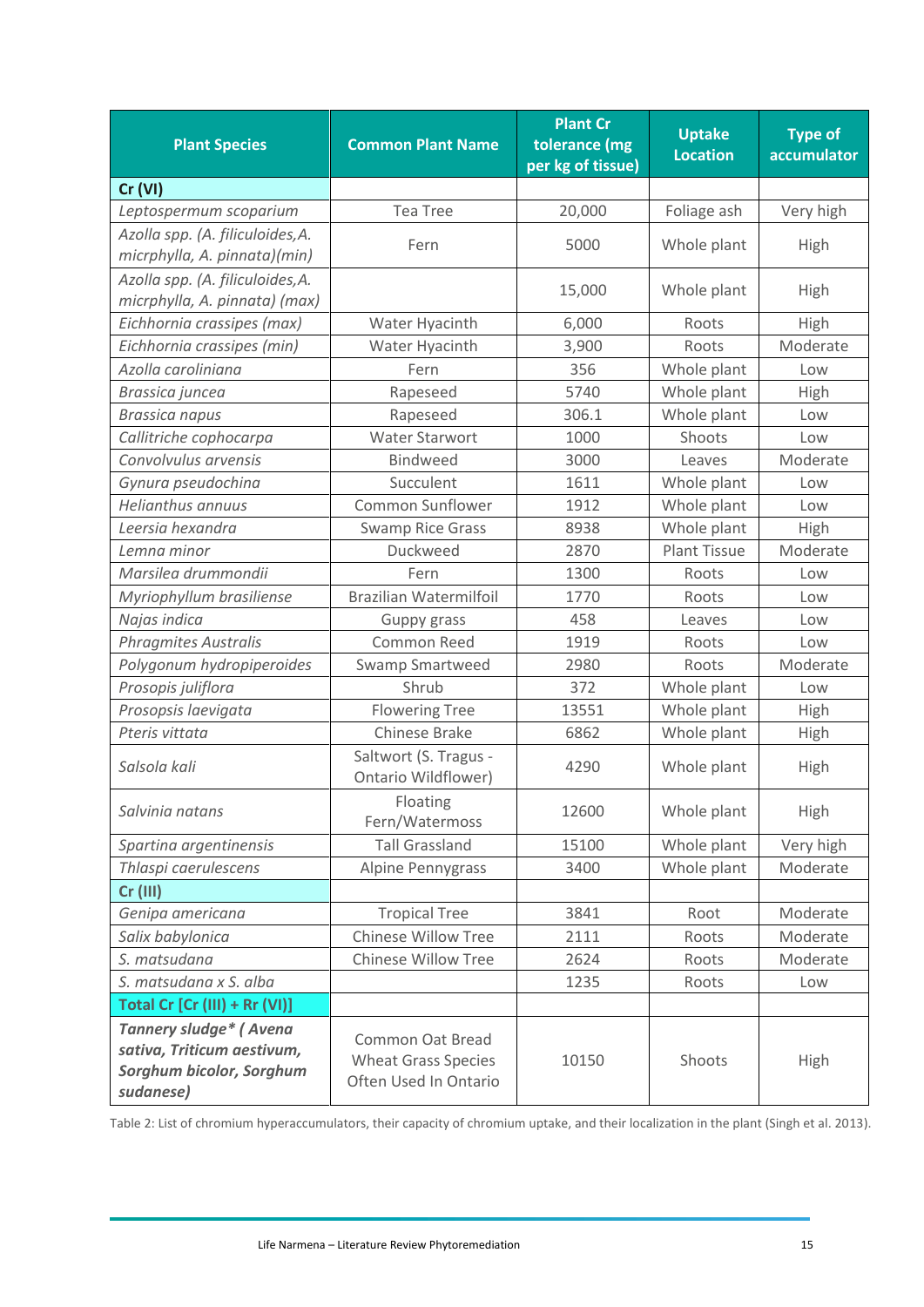| <b>Reference Table</b> |                            |  |  |  |  |
|------------------------|----------------------------|--|--|--|--|
| [Cr] Ranges            | <b>Type of Accumulator</b> |  |  |  |  |
| > 15000                | Very High                  |  |  |  |  |
| $>$ = 4000, < 15000    | High                       |  |  |  |  |
| < 4000, > 2000         | Moderate                   |  |  |  |  |
| < 2000                 | Low                        |  |  |  |  |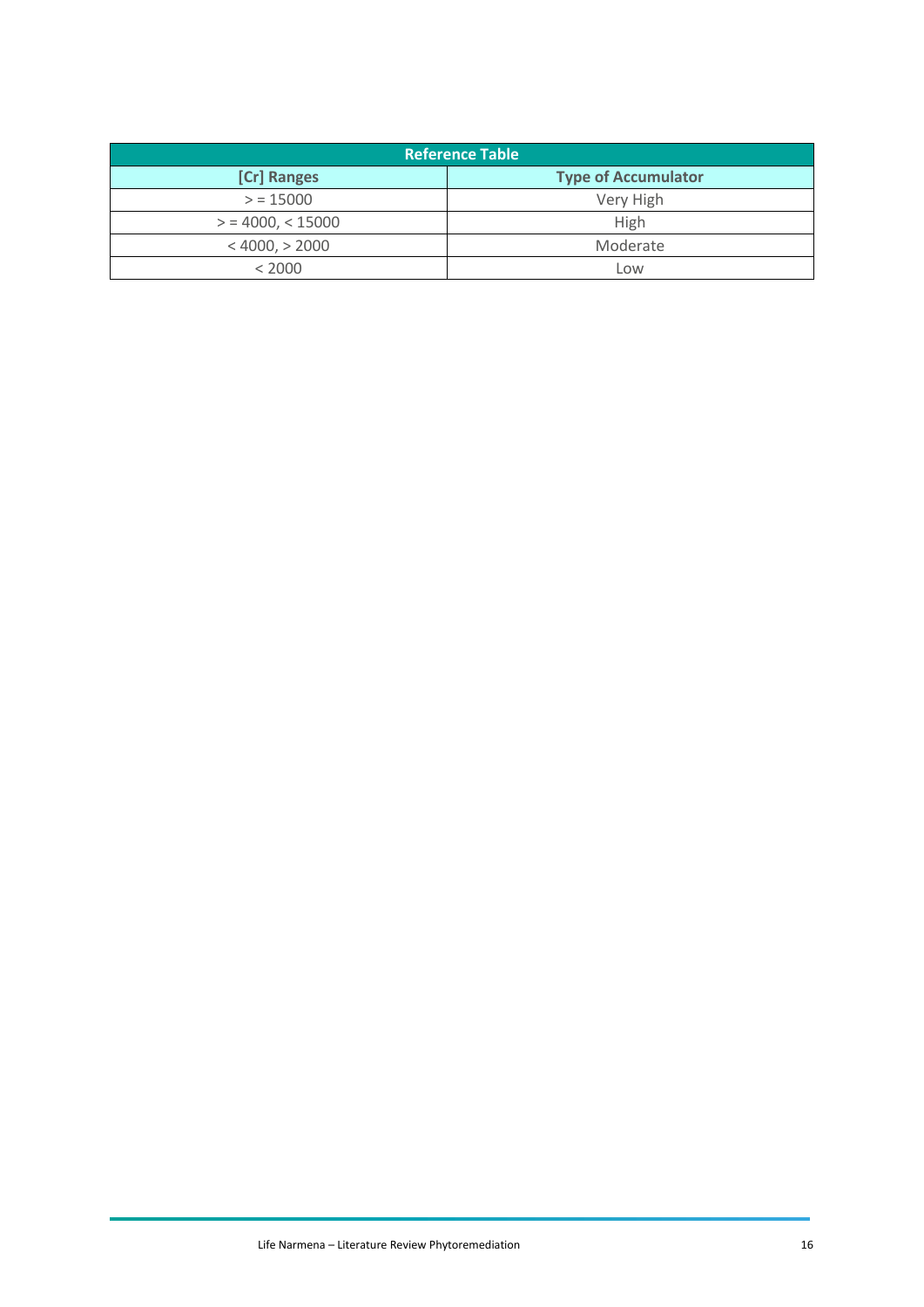## <span id="page-19-0"></span>**REFERENCES**

Amato, E. D., Simpson, S. L., Remaili, T. M., Spadaro, D. A., Jarolimek, C. V., & Jolley, D. F. (2016). Assessing the Effects of Bioturbation on Metal Bioavailability in Contaminated Sediments by Diffusive Gradients in Thin Films (DGT). *Environmental Science and Technology, 50*(6), 3055–3064. https://doi.org/10.1021/acs.est.5b04995

Bolan, N. S., Park, J. H., Robinson, B., Naidu, R., & Huh, K. Y. (2011). Phytostabilization. A green approach to contaminant containment. *In Advances in Agronomy* (Vol. 112). https://doi.org/10.1016/B978-0-12-385538-1.00004-4

*Chromium (Cr) Toxicity: What Are the Physiologic Effects of Chromium Exposure? | ATSDR - Environmental Medicine & Environmental Health Education - CSEM*. (n.d.). Retrieved June 17, 2020, from https://www.atsdr.cdc.gov/csem/csem.asp?csem=10&po=10

Dhal, B., Thatoi, H. N., Das, N. N., & Pandey, B. D. (2013). Chemical and microbial remediation of hexavalent chromium from contaminated soil and mining/metallurgical solid waste: A review. In *Journal of Hazardous Materials*. https://doi.org/10.1016/j.jhazmat.2013.01.048

Dong, Jing, *et al*. "A chromium-tolerant plant growing in Cr-contaminated land." International Journal of Phytoremediation 9.3 (2007): 167-179.

Focardi, S., Pepi, M., & E., S. (2013). Microbial Reduction of Hexavalent Chromium as a Mechanism of Detoxification and Possible Bioremediation Applications. In *Biodegradation - Life of Science*. InTech. https://doi.org/10.5772/56365

Gheju, M., & Balcu, I. (2017). Assisted green remediation of chromium pollution. *Journal of Environmental Management*, *203*, 920–924. https://doi.org/10.1016/j.jenvman.2017.04.094

Godlewska, K. M. K. and M. I. (2018). Freshwater green macroalgae as a biosorbent of Cr(III) ions. Open Chemistry, 16(1). https://doi.org/10.1515/chem-2018-0075

Gorny, J., Billon, G., Noiriel, C., Dumoulin, D., & Lesven, L. (n.d.). *Chromium behavior in aquatic environments : a review.* 1–46.

Ilias, M., Rafiqullah, I. M., Debnath, B. C., Mannan, K. S. Bin, & Hoq, M. M. (2011). Isolation and Characterization of Chromium(VI)-Reducing Bacteria from Tannery Effluents. Indian Journal of Microbiology, 51(1), 76–81. https://doi.org/10.1007/s12088-011-0095-4

Lin, H., You, S., & Liu, L. (2019). Characterization of Microbial Communities, Identification of Cr(VI) Reducing Bacteria in Constructed Wetland and Cr(VI) Removal Ability of Bacillus cereus. *Scientific Reports*, *9*(1), 1–9. https://doi.org/10.1038/s41598-019-49333-4

Linos, A., Petralias, A., Christophi, C. A., Christoforidou, E., Kouroutou, P., Stoltidis, M., Veloudaki, A., Tzala, E., Makris, K. C., & Karagas, M. R. (2011). Oral ingestion of hexavalent chromium through drinking water and cancer mortality in an industrial area of Greece - An ecological study. Environmental Health: A Global Access Science Source, 10(1), 1–8. https://doi.org/10.1186/1476- 069X-10-50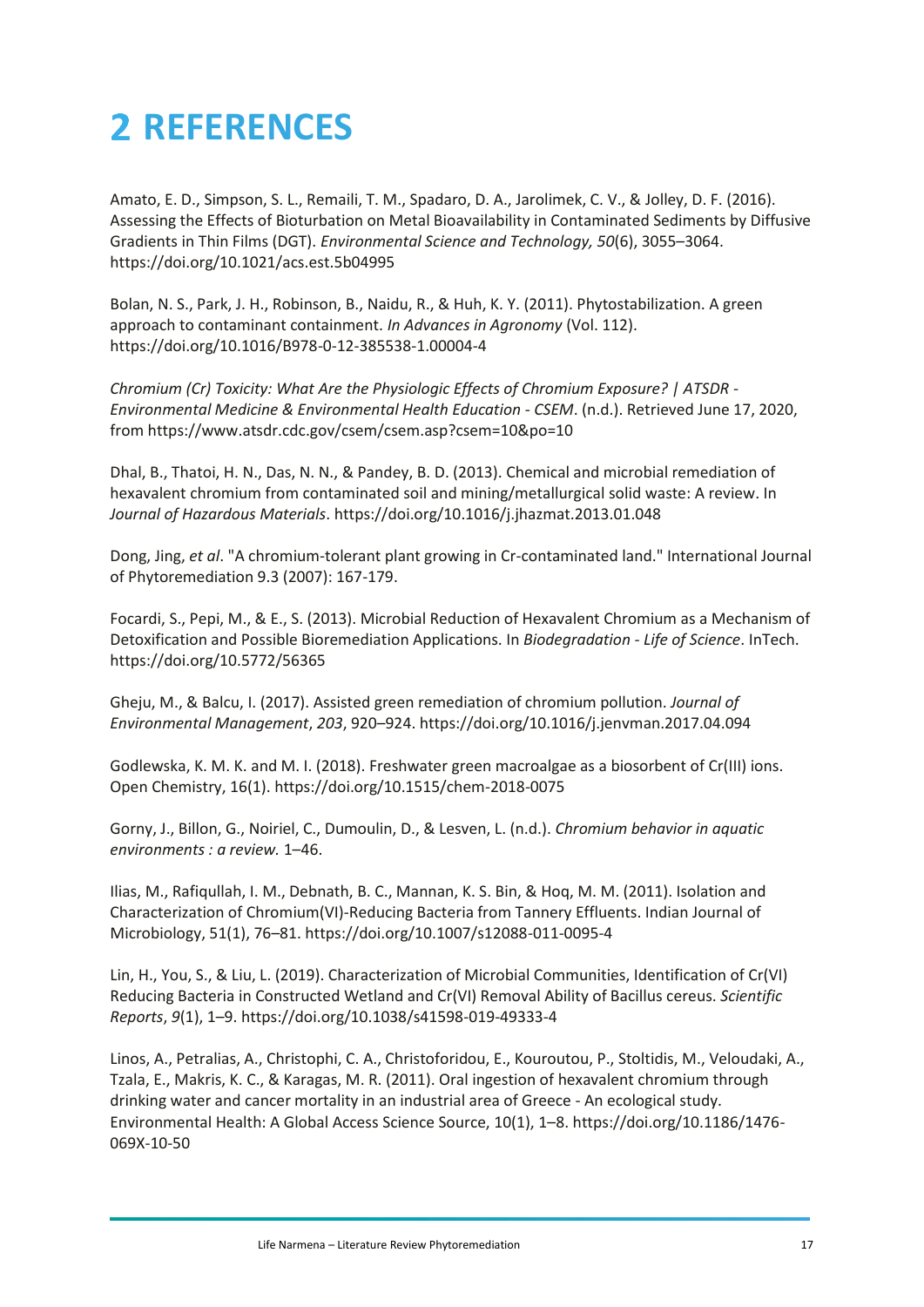Liu, S., Gao, H., Cheng, R., Wang, Y., Ma, X., Peng, C., & Xie, Z. (2020). Study on influencing factors and mechanism of removal of Cr(VI) from soil suspended liquid by bentonite-supported nanoscale zero-valent iron. Scientific Reports, 10(1), 1–12. https://doi.org/10.1038/s41598-020-65814-3

Mishra, R., Sinha, V., Kannan, A., & Upreti, R. K. (2012). Reduction of chromium-VI by chromium resistant lactobacilli: A prospective bacterium for bioremediation. *Toxicology International, 19*(1), 25–30. https://doi.org/10.4103/0971-6580.94512

Oliveira, H. (2012). Chromium as an Environmental Pollutant: Insights on Induced Plant Toxicity. Journal of Botany, 2012, 1–8. https://doi.org/10.1155/2012/375843

*Phytoremediation|Geoengineer.org. (n.d.). Retrieved June 16, 2020, from https://www.geoengineer.org/education/web-class-projects/cee-549-geoenvironmentalengineering-winter-2013/assignments/phytoremediation#disadvantages-of-phytoremediation*

*Phytoremediation | Learn Science at Scitable*. (n.d.). Retrieved June 16, 2020, from https://www.nature.com/scitable/knowledge/library/phytoremediation-17359669/

Singh, H. P., Mahajan, P., Kaur, S., Batish, D. R., & Kohli, R. K. (2013). Chromium toxicity and tolerance in plants. Environmental Chemistry Letters, 11(3), 229–254. https://doi.org/10.1007/s10311-013- 0407-5

Smith, W. L., & Gadd, G. M. (2000). Reduction and precipitation of chromate by mixed culture sulphate- reducing bacterial biofilms. *Journal of Applied Microbiology*, *88*(6), 983–991. https://doi.org/10.1046/j.1365-2672.2000.01066.x

Teuchies, J., Jacobs, S., Oosterlee, L., Bervoets, L., & Meire, P. (2013). Role of plants in metal cycling in a tidal wetland: Implications for phytoremidiation. *Science of the Total Environment, 445– 446*(2013), 146–154. https://doi.org/10.1016/j.scitotenv.2012.11.088

Thangadurai, T. D., Manjubaashini, N., Thomas, S., & Maria, H. J. (2020). Nanostructured Materials for Environmental Remediation. https://doi.org/10.1007/978-3-030-26145-0\_15

Upadhyay, N., Vishwakarma, K., Singh, J., Mishra, M., Kumar, V., Rani, R., Mishra, R. K., Chauhan, D. K., Tripathi, D. K., & Sharma, S. (2017). Tolerance and Reduction of Chromium(VI) by Bacillus sp. MNU16 Isolated from Contaminated Coal Mining Soil. *Frontiers in Plant Science, 8*, 778. https://doi.org/10.3389/fpls.2017.00778

Vandecasteele B, De Vos B, & Tack FMG. (2002). Cadmium and zinc uptake by volunteer willow species and elder rooting in polluted dredged sediment disposal sites. *Sci Total En-viron*. 299:191– 205

Wu, Songlin, *et al*. "Chromium immobilization by extraradical mycelium of arbuscular mycorrhiza contributes to plant chromium tolerance." Environmental and Experimental Botany 122 (2016): 10- 18.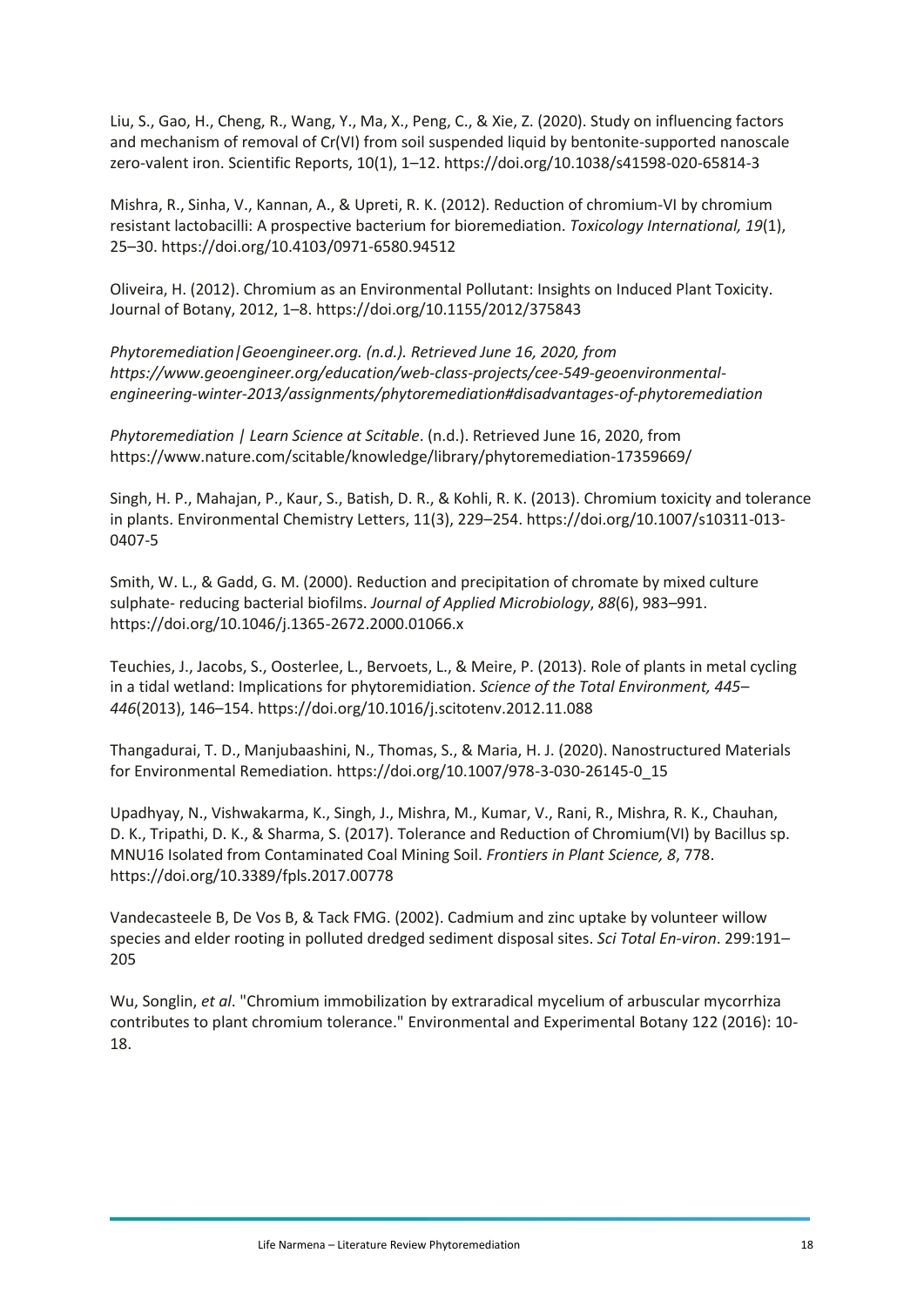#### <span id="page-21-0"></span>2.1 REFERENCES TABLES 1 & 2

Afonso, T. F., Demarco, C. F., Pieniz, S., Quadro, M. S., Camargo, F. A. O., & Andreazza, R. (2020). Bioprospection of indigenous flora grown in copper mining tailing area for phytoremediation of metals. *Journal of Environmental Management, 256*(November 2019). https://doi.org/10.1016/j.jenvman.2019.109953

Antoniadis, V., Polyzois, T., Golia, E. E., & Petropoulos, S. A. (2017). Hexavalent chromium availability and phytoremediation potential of *Cichorium spinosum* as affected by manure, zeolite and soil ageing. *Chemosphere, 171*, 729–734. https://doi.org/10.1016/j.chemosphere.2016.11.146

Atia, A., Barhoumi, Z., Mokded, R., Abdelly, C., & Smaoui, A. (2011). Environmental eco-physiology and economical potential of the halophyte Crithmum maritimum L. (Apiaceae). *Journal of Medicinal Plants Research, 5*(16), 3564–3571.

Barbosa, R. M. T., de Almeida, A. A. F., Mielke, M. S., Loguercio, L. L., Mangabeira, P. A. O., & Gomes, F. P. (2007). A physiological analysis of Genipa americana L.: A potential phytoremediator tree for chromium polluted watersheds. *Environmental and Experimental Botany, 61*(3), 264–271. https://doi.org/10.1016/j.envexpbot.2007.06.001

Giachetti, G., & Sebastiani, L. (2007). Effects of tannery waste on growth dynamics and metal uptake in Salix alba L. *Plant Biosystems, 141*(1), 22–30. https://doi.org/10.1080/11263500601153511

Gruber, H., Wiessner, A., Kuschk, P., Kaestner, M., & Appenroth, K. J. (2008). Physiological responses of Juncus effusus (rush) to chromium and relevance for wastewater treatment in constructed wetlands*. International Journal of Phytoremediation, 10*(2), 79–90. https://doi.org/10.1080/15226510801913306

Juel, Md. Ariful & Dey, Thuhin Kumar & Akash, Ibrahim & Das, Kushol. (2018). Heavy Metals Phytoremidiation Potential of Napier Grass (Pennisetum Purpureum) Cultivated in Tannery Sludge.

Lotfy, S. M., & Mostafa, A. Z. (2014). Phytoremediation of contaminated soil with cobalt and chromium. *Journal of Geochemical Exploration, 144*(PB), 367–373. https://doi.org/10.1016/j.gexplo.2013.07.003

Michalak, I., & Chojnacka, K. (2010). Interactions of metal cations with anionic groups on the cell wall of the macroalga Vaucheria sp. *Engineering in Life Sciences, 10*(3), 209–217. https://doi.org/10.1002/elsc.200900039

Murtic, S., Jurkovic, J., Basic, E., & Hekic, E. (2019). Assessment of wild plants for phytoremediation of heavy metals in soils surrounding the thermal power station. *Agronomy Research, 17*(1), 234– 244. https://doi.org/10.15159/AR.19.005

Parzych, A. E. (2016). Accumulation of chemical elements by organs of Sparganium erectum L. and their potential use in phytoremediation process. *Journal of Ecological Engineering, 17*(1), 89–100. https://doi.org/10.12911/22998993/61195

Ranieri, Ezio, and Petros Gikas. "Effects of plants for reduction and removal of hexavalent chromium from a contaminated soil." *Water, air, & soil pollution* 225.6 (2014): 1981.